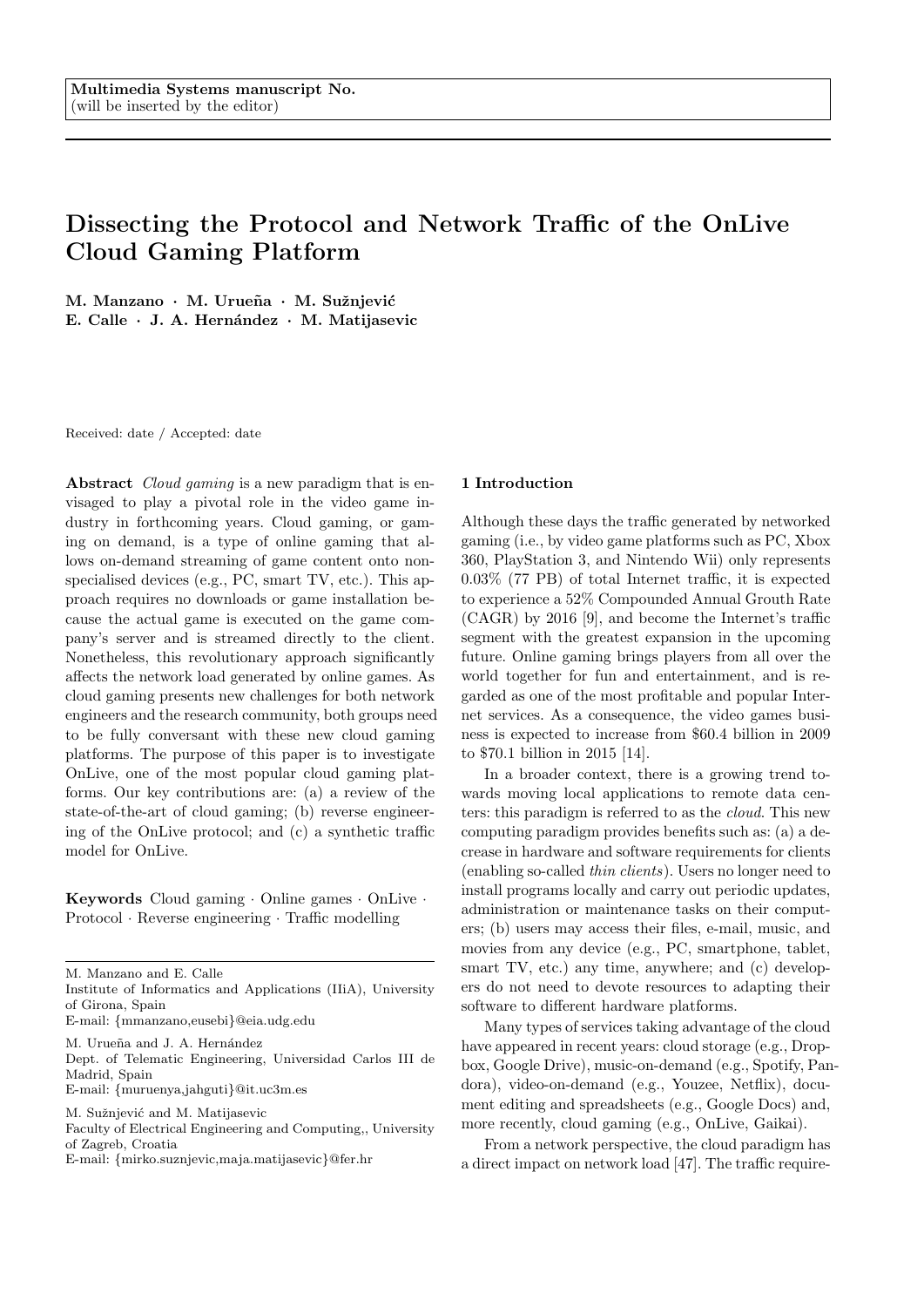ment of cloud games in comparison to standard games may increase by two orders of magnitude. To illustrate this point, World of Warcraft, a popular online game, has a bandwidth requirement in the vicinity of 55 kbps in the most demanding situations [40], while OnLive can require up to 5.6 Mbps [29]. While cloud computing reduces client hardware requirements, it may significantly increase network requirements to secure good Quality of Experience (QoE) of said services, as many of them are traffic-intensive. In fact, some business models like Spotify greatly rely on the performance of the network [17]: premium users require higher network capabilities than free users because they receive higher quality streams.

In this paper we focus on the OnLive cloud gaming platform. At the time of writing, there are only a few cloud gaming service platforms available (among them OnLive, Gaikai, GamingAnywhere, GameString, G-cluster, Otoy, StreamMyGame, t5 labs, and iTSMY), with some of them still being under development. Interestingly, Gaikai was recently purchased by Sony for USD \$380 million [43], and the mere fact that some of the most influential video game companies are now investing in cloud gaming would suggest that this new technology is positioned to take a considerable market share of the video game industry. In theory, if all of the "traditional" networked games were to be replaced with cloud-based games, game-related traffic would take second place in the overall traffic load of the Internet; behind Internet video, but surpassing the file sharing and web-related traffic categories.

In this light, network providers must be au fait with this new service which is one of the most demanding real-time services, both in bandwidth requirements (as we will show in following sections), as well as in delay requirements. This is because there is no computation of the virtual world state on the client side, nor are there mechanisms for dealing with increased latency or packet loss on the client-side, or the so-called client side prediction (e.g., dead reckoning). Therefore, network requirements of cloud games are even greater than those of "regular" games. Network providers will only be able to handle this new service by upgrading their infrastructures to provide access technologies capable of dealing with the stringent network requirements of cloud gaming (as well as other cloud-based services), because current access technologies (i.e., 802.11g, ADSL, DOCSIS) may no longer be suitable to deliver high-quality cloud services. Additionally, to enhance the QoE of end users, network providers may prioritise cloud gaming flows over other non real-time flows through traffic management mechanisms, or even fine grain control, by priori-

tising specific flows (e.g., audio) within a cloud gaming service.

Traffic management systems require a comprehensive knowledge of traffic properties. Therefore, cloud gaming traffic, as a relatively new type of service, should be measured, and appropriate analyses should be made, so that the traffic properties are identified and understood. Furthermore, as deep packet inspection is very sensitive to privacy issues, and port and IP based traffic classification is not that accurate anymore, traffic classifiers are relying heavily on the statistical properties of the traffic. Traffic models and synthetic traffic can be used to both design and test such traffic classification systems. In addition, analytical traffic models and traffic generators based on these are invaluable tools in both network operation and planning. Any network simulation, emulation or testing in both real and emulated environments is futile without good traffic models. The usability of traffic models in testing procedures is not just limited to network infrastructure, but is also valuable to the research community in the development and testing of new protocols, QoE studies, simulations, etc.

As different games may have very distinct game play mechanics and therefore traffic characteristics, traffic models need to be simple and general enough to encompass multiple games. Therefore, in this paper we compare and model two games at the boundaries of feasible traffic characteristics (i.e., games with the highest and lowest bandwidth requirement). Also, as cloud gaming traffic is very complex and comprises of diverse types of information (e.g., user actions, video, audio, etc.) in the modelling process it is very important to identify those traffic properties which are game dependent or not, or whether some flows have constant or variable bit rate, and so on. In this fashion, inspection of other games is significantly simplified as some traffic characteristics are only platform-dependent.

Previously mentioned methods should be applicable for cloud gaming services in general. Therefore, a comparison of different cloud gaming services is essential to obtain the characteristics which are not platform specific, but rather are common to the whole cloud gaming paradigm. For instance, when comparing the video flows of two cloud gaming providers, the first step is to understand the protocols employed and the different traffic patterns generated. As the protocols employed are most often proprietary, the only approach is to reverse-engineer them. In this paper we take a first step towards such a comparison of cloud gaming services by analysing and reverse-engineering the OnLive protocol.

In our previous work [29], we carried out a traffic measurement comparison between OnLive and Gaikai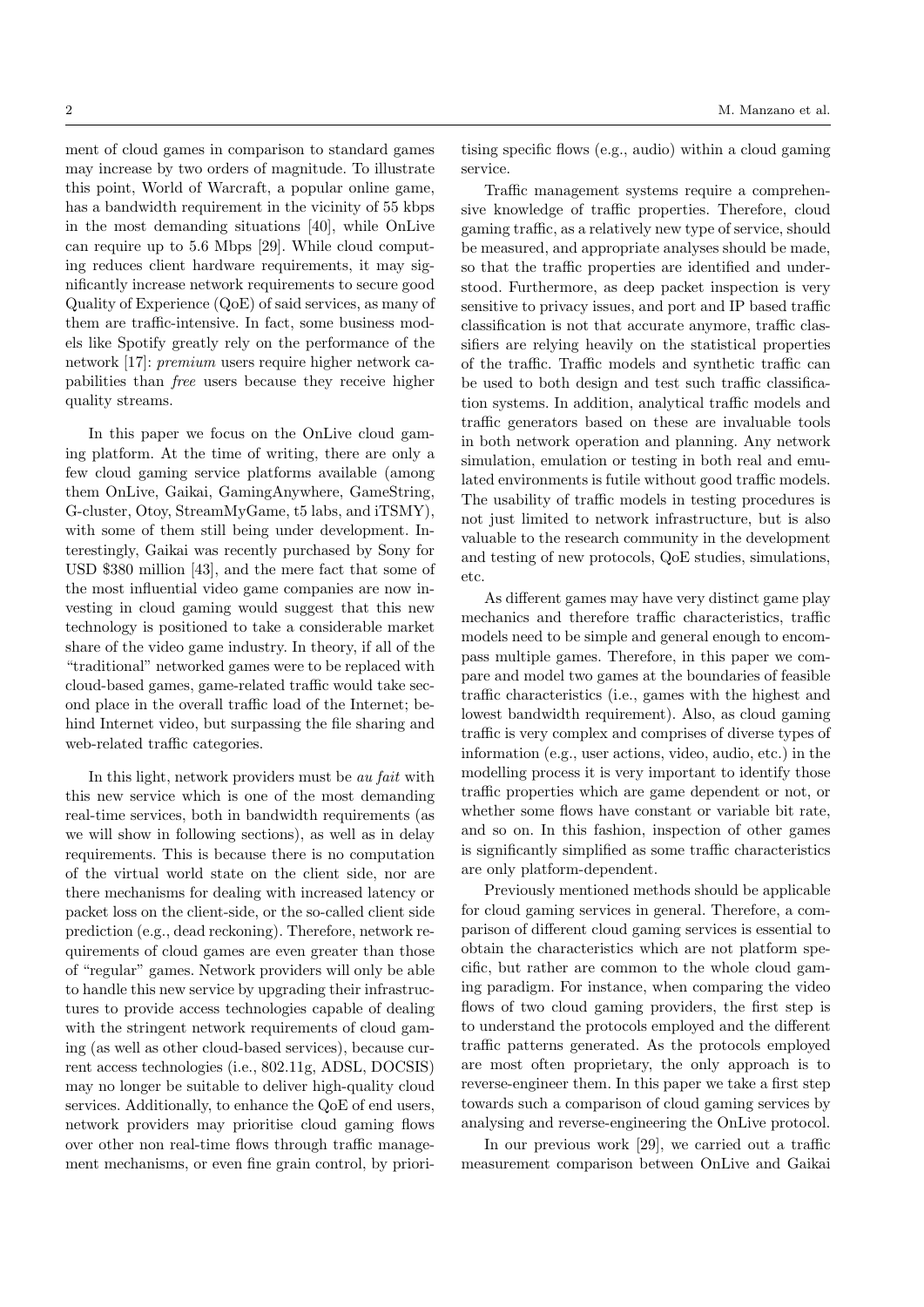and concluded that there are several significant differences between the two platforms. However, to the best of our knowledge, there are no previous works focusing on the specific protocols used by these cloud gaming platforms. As a consequence, we have focused our work on conducting a reverse engineering study on OnLive, leaving Gaikai for future study.

This paper has two main objectives: (1) to study the OnLive protocol, based on extensive traffic traces of several games; and (2) to propose a general OnLive traffic model which can be used for network dimensioning, planning optimization and other studies.

The rest of this paper is organised as follows. Section 2 presents previous works in the literature related to cloud gaming and traffic modelling for online games. Section 3 details the OnLive protocol, while measurement methodology and main traffic flow characteristics of the OnLive are discussed in Section 4. Section 5 presents the traffic generation model and provides an experimental validation. Finally, conclusions and future work are discussed in Section 6.

# 2 Related works

Since its inception, the Internet has continuously evolved, nearly doubling every year [30]. In the 90s, web and email traffic accounted for the majority of exchanged traffic. In the past decade, peer-to-peer and streaming traffic took the lead with the advent of BitTorrent and YouTube. Nowadays, social networks and cloud services are becoming increasingly popular and are continuously expanding their portion of the total traffic. For instance, in the first half of 2013, Netflix accounted for almost a third of the total downstream traffic in North America [37].

In the case of video games, several studies have previously analysed the impact of online gaming on the network. In [16] the authors studied several popular online games. For instance, it was reported that Unreal Tournament 2003 could be played by using 28.8 kbps modems. Furthermore, the authors of [4] studied the traffic load produced by the popular Call of Duty: Modern Warfare 2 game and reported that server-originated traffic produces only 34 kbps, while client traffic is about 13 kbps. Later studies analysed World of Warcraft, one of the world's most popular video games, and reported that it only requires a maximum 5 kbps uplink and a 55 kbps downlink [40], thus drawing the same conclusion: traditional online video gaming is not a bandwidthhungry application at all.

Cloud computing has recently emerged as a new paradigm for hosting and delivering services over the Internet, and would appear to be a remarkable opportunity for the video game industry. The authors of [22] have defined four requirements for cloud-based gaming services:

- User responsiveness: to guarantee suitable responsiveness, interaction in the games should be kept below 80 ms [10].
- High-quality video: to provide high quality video, interactive video (1280 x 720 resolution), data should be reduced as much as possible while still maintaining quality.
- Quality of Service  $(QoS)$ : to decrease latency and avoid network bottlenecks, game traffic should be prioritised. An example of such a technique was presented in [3].
- Operating costs: to minimize power consumption, optimization techniques must be developed.

In this same paper, the authors defined two approaches to game streaming:

- Graphics streaming: directly transmits the graphic commands to the client device, and the rendering of the image is carried out by the client device [19].
- Video streaming: the server renders the whole game graphics scene, the framebuffer is captured, eventually downsampled to match the target resolution, and encoded using standard video codecs such as MPEG-2, MPEG-4 or H.264 [6], [20]. This approach is most suitable for thin clients, because they lack hardware-accelerated rendering capabilities [45], and so is used by the majority of cloud gaming platforms.

In [35] the authors evaluated the quality of streamed online gaming over fixed WiMAX and concluded that it is very sensitive to delays, and that the transmission latencies of WiMAX are near the edge of a smooth gaming experience. In fact, it was noted that under heavy traffic loads the gaming experience faced a radical degradation.

The authors of [5] performed a delay comparison analysis of OnLive and StreamMyGame, and identified that OnLive implements a game genre-based differential resource provisioning strategy to provide sufficiently short latency for real-time gaming. However, the work went no further into the characterisation of basic traffic metrics of online games.

Unlike YouTube, OnLive is a real-time stream, which means that the video source is streamed as it is created. As such, no traditional compression techniques can be applied to the entire video and consequently, the server must compress the video in real-time to reduce the bandwidth requirements (i.e., with H.246), albeit increasing the latency.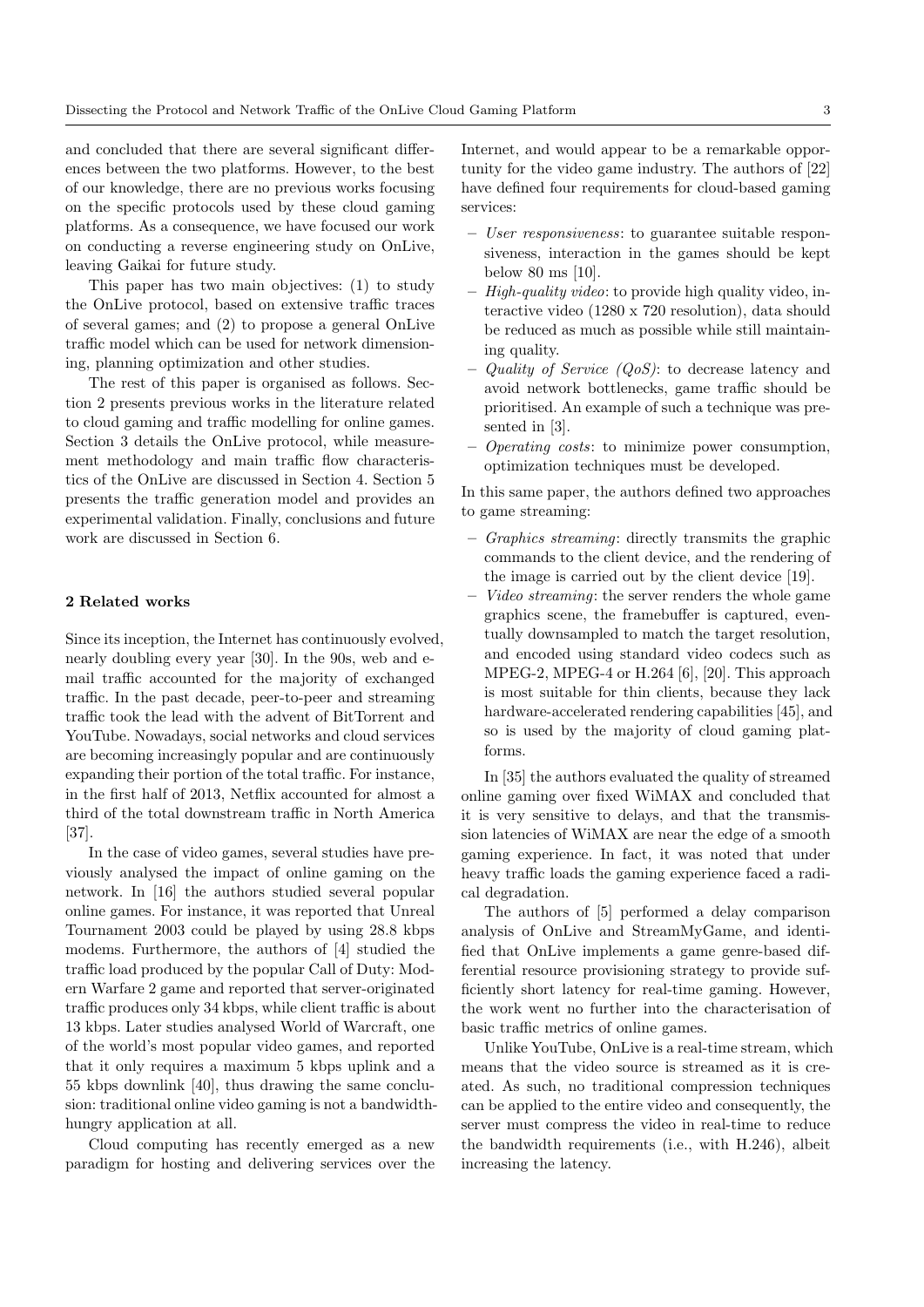Furthermore, a QoE analysis of three game genres was carried out in [28]: FPS (first-person shooter), RPG (role-playing games) and ACT (action). The paper concluded that the most sensitive games, with respect to real-time strictness (a metric defined in the paper), were FPS, followed by RPG and ACT.

The work presented in [11] analysed the traffic characteristics of the OnLive cloud gaming platform under different network parameter scenarios (capacity, latency and packet loss), and compared it with the traffic obtained from YouTube and a Skype video call. It concluded that, as a service, OnLive is fundamentally different from Skype and YouTube (in terms of network performance metrics), and that it adapts to changes in network conditions (i.e., delay or bandwidth).

As previously mentioned, in [29] the authors analysed the traffic characteristics of OnLive and Gaikai. It was pointed out that both platforms were similar in their packet size distribution, but significantly different in their packet inter-arrival times. Furthermore, it was also observed that traditional online gaming is remarkably different from cloud gaming in terms of network load and traffic characteristics.

Finally, Shea et al. analysed the main challenges to the widespread deployment of cloud gaming [39]. In their work, the authors stated that OnLive uses a proprietary version of the Real-time Transport Protocol (RTP) as well as a proprietary version of the H.264/MPEG-4 AV encoder.

The next step to analyse video games traffic is to create network traffic models that can be used for a variety of purposes related to designing network infrastructures, architectures, protocols, etc. Research efforts in online games traffic modelling have closely followed the development of the online game market and the popularity of certain game genres.

Initially, most works in this area were focused on the First-Person Shooter (FPS) genre and followed the modelling approach pioneered by Paxson [33]. The first work of traffic modelling for games was done by Borella [2], who studied the traffic of a popular FPS: Quake I and its sequel Quake II. The author modelled the empirical game traffic with analytical models of packet inter-arrival times (IAT) and packet size (PS), while also taking into account the hardware capabilities of the computers on which the game was run. The following works were focused on different games.

Lang et al. measured, analysed, and modelled the network traffic of several FPS games. In [27] the authors modelled the traffic of Quake III. In addition to modelling PS and IAT, the impact of different graphic cards, the number of players, and maps (i.e., virtual worlds where the game takes place) were investigated.

4 M. Manzano et al.

The traffic of the game Halo by Microsoft for the Xbox console was also analysed and modelled [25] as well as Half-Life [26], where OpenGL versus software-based rendering and its impact on network traffic was examined. Färber [15] analysed traces of *Counter Strike*, which were gathered during a 36 hour LAN party involving 37 players, and created a traffic model dependent on the number of active clients. A different kind of modelling approach was presented by Cricenti and Branch [12] who modelled the traffic of *Quake 4* using mixed autoregressive/moving average (ARMA) models.

In addition to FPS games, Real-Time Strategy (RTS) games such as Starcraft [13], and Massive Multiplayer Online Role-Playing Games (MMORPGs) have also been studied as a result of the increase in their popularity among the player base. Svoboda et al. [42] analysed traffic traces captured within the 3G mobile core network and noted that WoW was among the top 10 TCP services in the monitored network and consumed 1% of all TCP traffic. They also provided a traffic model for WoW. Wu et al. [46] modelled the traffic of one of the most popular MMORPGs in China - World of Legend, while Kim et al. [21] presented traffic models for Lineage.

As the traffic of MMORPGs is highly variable and difficult to model, new approaches to traffic modelling have appeared in the literature. Shin et al. developed novel transformational modelling procedures and compared them to standard modelling techniques. A further approach taken by several research groups was to classify user behaviour at application level and model separate behaviours [23]. All classification approaches [44, 32, 41] used WoW as their case study.

As cloud gaming is still a relatively new technology, there are still several aspects that need detailed investigation. To compare different services and extract the general characteristics of cloud gaming traffic independent of the platform, understanding the protocols employed by different cloud gaming providers is crucial. As these protocols are usually proprietary, they must be reverse-engineered to be able to understand their procedures and the traffic patterns they generate. To the best of our knowledge, no reverse engineering of the protocols used by cloud gaming platforms or traffic models have yet been proposed. Therefore, in this paper we carry out a reverse engineering of the OnLive protocol and propose a network traffic model for this platform. The main purpose is to provide the research community and network engineers with knowledge of the network load generated by these emerging applications; which, in turn, will help to design future network infrastructure.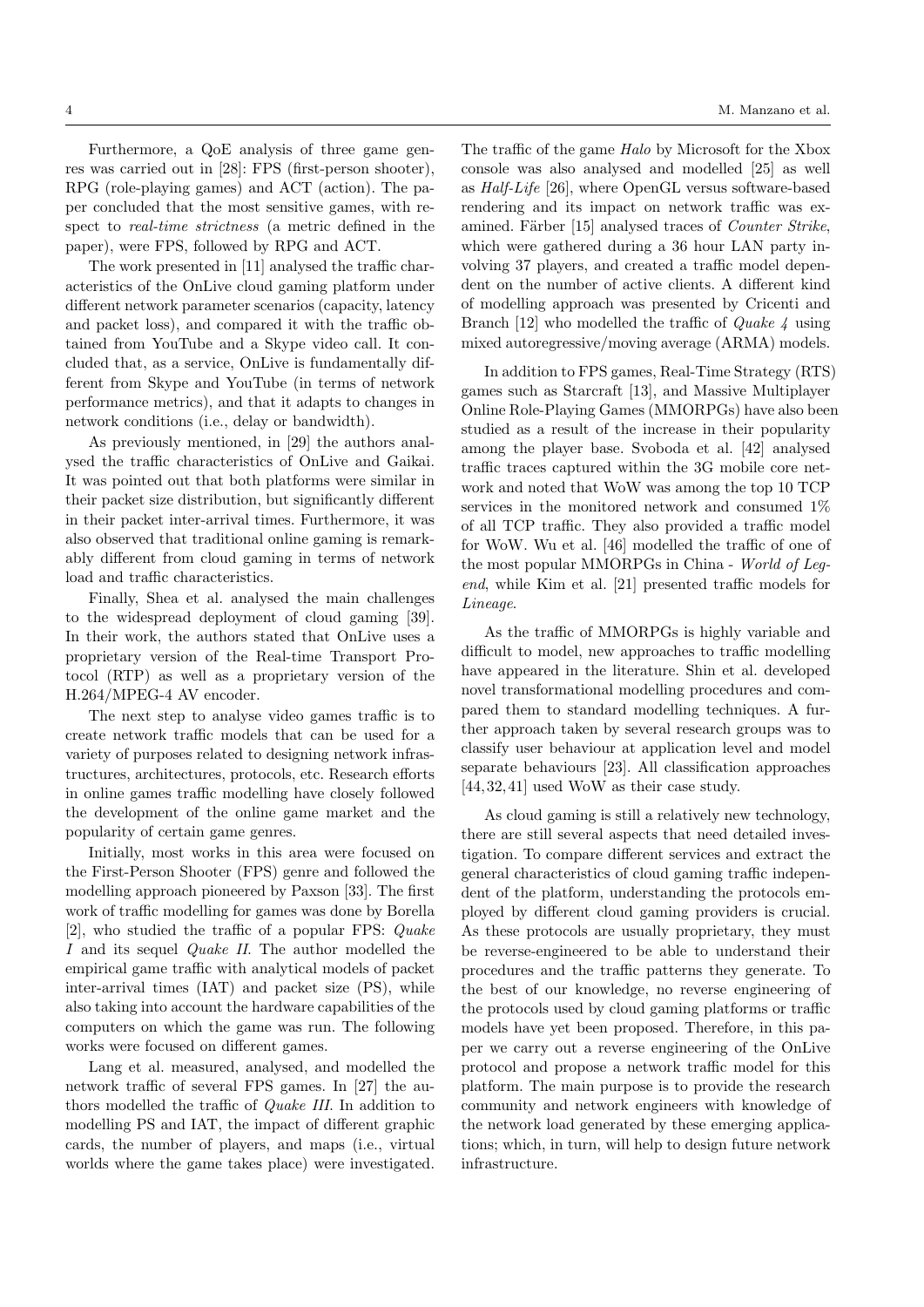#### 3 The OnLive Protocol

 $OnLive$  is a cloud gaming platform available for Windows and Mac OS X. Additionally, it is also supported by Android and iOS devices (smartphones and tablets) and some recent smart TVs, from vendors such as LG and Sony. According to OnLive's website [31], minimum requirements include a network connection with minimum bandwidth of 2 Mbps to render content at 1024 x 576 resolution. For content at 1280 x 720 resolution, a network connection of 5 Mbps or higher is recommended. OnLive requires a local installation of its own client software.

We have studied the behaviour of the OnLive protocol by analysing the packet traces previously employed to characterise the aggregated OnLive traffic [29]. On closer inspection, we were able to identify the different flows that compose such traffic, and the protocols employed to transport it. To identify the purpose of each flow, we have carried out additional experiments in the same scenario (described later in Section 4.1), where we have selectively filtered individual flows to observe the effects on the gaming session.

It must be noted that, although we use the "On-Live protocol" term, the OnLive platform employs a number of different control and data protocols, transported using Transport Layer Security (TLS) over TCP connections and RTP/UDP flows, which are used for a variety of purposes during the different phases of an OnLive session.

We have identified three main phases in an OnLive session. In the first phase, the *OnLive Client* authenticates (using a TLS/TCP connection) and measures the latency and available bandwidth with different On-Live sites. In the second phase, once a suitable OnLive site is selected by the client, the OnLive servers start streaming the OnLive menu. Finally, in the third phase, the client selects a video game and starts playing. The OnLive menu and the playing session are streamed in a similar fashion, employing multiple RTP/UDP flows multiplexed over a single UDP port (the default OnLive UDP port is 16384).

We will now describe the most relevant details of each phase of an OnLive session.

3.1 Phase 1: Authentication and global load balancing

The first phase of the OnLive protocol is shown in Fig. 1. When the OnLive client software is executed, it connects to one of the *OnLive Authentication Servers*<sup>1</sup>

listed under the DNS name ds.onlive.net, by using a TLS/TCP encrypted session (port 443). Therefore, we are unsure of the messages exchanged through such connection, although they are quite likely to be HTTPbased and involve authenticating the user, as well as probably obtaining the IP addresses of several OnLive servers that are employed in the latency measurements that follow.

At the time of this paper being written (March 2013), OnLive has servers in at least 4 different locations (i.e., London in Europe, and Washington, Dallas and San Jose in the USA). This allows OnLive to cover most of the USA and western Europe within the 1,000 mile radius which OnLive considers close enough to have acceptable Round-Trip Time (RTT), although other studies would suggest otherwise [7]. Once authenticated, and given the importance of having a low RTT with the server for game responsiveness, the client starts measuring its RTT with those locations in order to find the most suitable OnLive site.

These active RTT measurements are performed using what would seem to be a custom probing protocol conveyed in short RTP/UDP messages, although its behaviour resembles other active measurement protocols such as [38, 18]. As observed in Fig. 1a, the client starts sending batches of 9 RTP messages every 22 ms to 9 different IP addresses (UDP port 16384) belonging to 2 or 3 OnLive Probing Servers in each of the 4 locations. Each RTP message comes from a different UDP port of the client and has a different Synchronised Source Identifier (SSRC) value, but all share the 0x2800XXXX prefix which, as we will later see, is employed by the OnLive Probing Protocol. The flow of RTP messages with each particular Probing Server use consecutive Sequence Numbers and a Timestamp with the number of microseconds since the client measurement session started. Although the Payload Type is set to 0, which is reserved for G.711 PCMU voice samples, the RTP payload carries custom protocol messages where the first 32 bits seem to identify the particular type of message<sup>2</sup>.

The OnLive Probing Servers reply to the client with similar RTP messages, changing the payload but keeping the same SSRC, Sequence Number and Timestamp as the client messages they are echoing. With this information the client can easily measure the RTT with each server, as well as detect lost packets. After a fixed number (i.e., 12) of RTP exchange rounds from the first response from each server, the servers then send

 $1$  To simplify the description of the OnLive session, we will name the different protocols and roles of OnLive servers that

have been identified, although the different roles may be performed by the same physical server.

<sup>2</sup> While we have identified more fields and the different message types of this custom protocol, they are not described here for sake of clarity.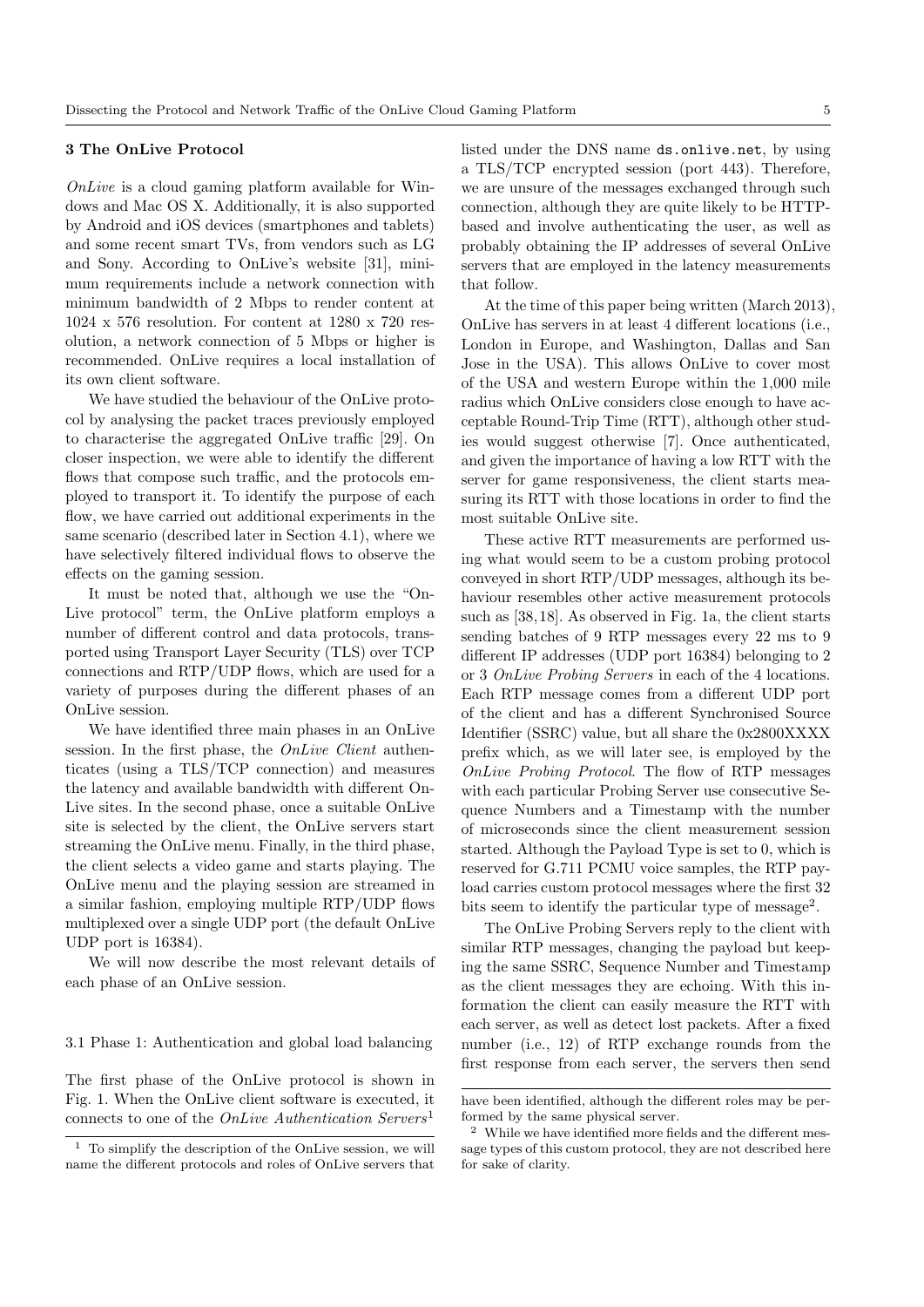(a) Phase 1a: Choosing the "closest" On-Live site. (b) Phase 1b: Measuring the **RTT** and downstream bandwidth.

Fig. 1 Phase 1 of the OnLive protocol.

a final RTP message with a slightly different SSRC= 0x28YYXXXX that signals the end of the measurement session. As we do not have access to the source code of the OnLive client software, we do not know the details of the server selection algorithm but it appears to use the RTT as its main metric, because the client systematically selects one of the first responding servers, which are also the ones finishing the measurement session first.

At this moment, after estimating the RTT with each server, the OnLive Client chooses the "closest" one and starts a TLS/TCP session (port 443 again) with it. Then, after exchanging a couple of encrypted messages, the client starts another RTP-based measurement session with that OnLive Probing Server (as shown in Fig. 1b). This measurement session starts in a similar manner to the previous one, since it also employs a SSRC=0x2800XXXX identifier (although different to the previous one) and the short RTP messages from the client are echoed by the server (16384 port), but now the RTP messages are sent every 4 milliseconds and last 200 rounds. Moreover, when this latency measurement session is over, the client sends an RTP message to a different UDP port<sup>3</sup> of the server to start an RTP flow to measure the client's downstream bandwidth.

Although this RTP flow maintains the same SSRC as the previous one, now these RTP messages are only sent by the OnLive Probing Server and are not replied by the client. These packets are quite large (1400 bytes) and sent every 1.3 milliseconds until the 2292 sequence number is reached (i.e., 3 seconds at 8.5 Mbps), when the server stops sending them. There is a final exchange of control RTP messages where the server notifies the client of its public IP address and port; probably to detect intermediate NATs. It is worth noting that all OnLive RTP flows and TCP connections are initiated by the client in order to avoid NAT and firewall issues.

Once these two active measurement sessions with the selected OnLive Probing Server are over, the client may now estimate both the round-trip time and the available downstream bandwidth. If the client detects that the measured performance is below the minimum requirements, it shows a warning message to the user and may adapt the streaming bit rate; as reported by Claypool et al. [11].

The client probably then notifies the values of these measurements back to the OnLive Probing Server by means of the ongoing TLS/TCP connection. This message from the client triggers some internal operations with other OnLive Servers, because the response takes several seconds to be returned by the Probing Server. When the TLS/TCP response finally arrives, the client starts the subsequent phase of the OnLive session, which shows the main menu.

<sup>3</sup> This port is dynamic and larger than the OnLive's 16384 default one. The port number is notified to the client using the custom protocol encapsulated in echo RTP messages from the server.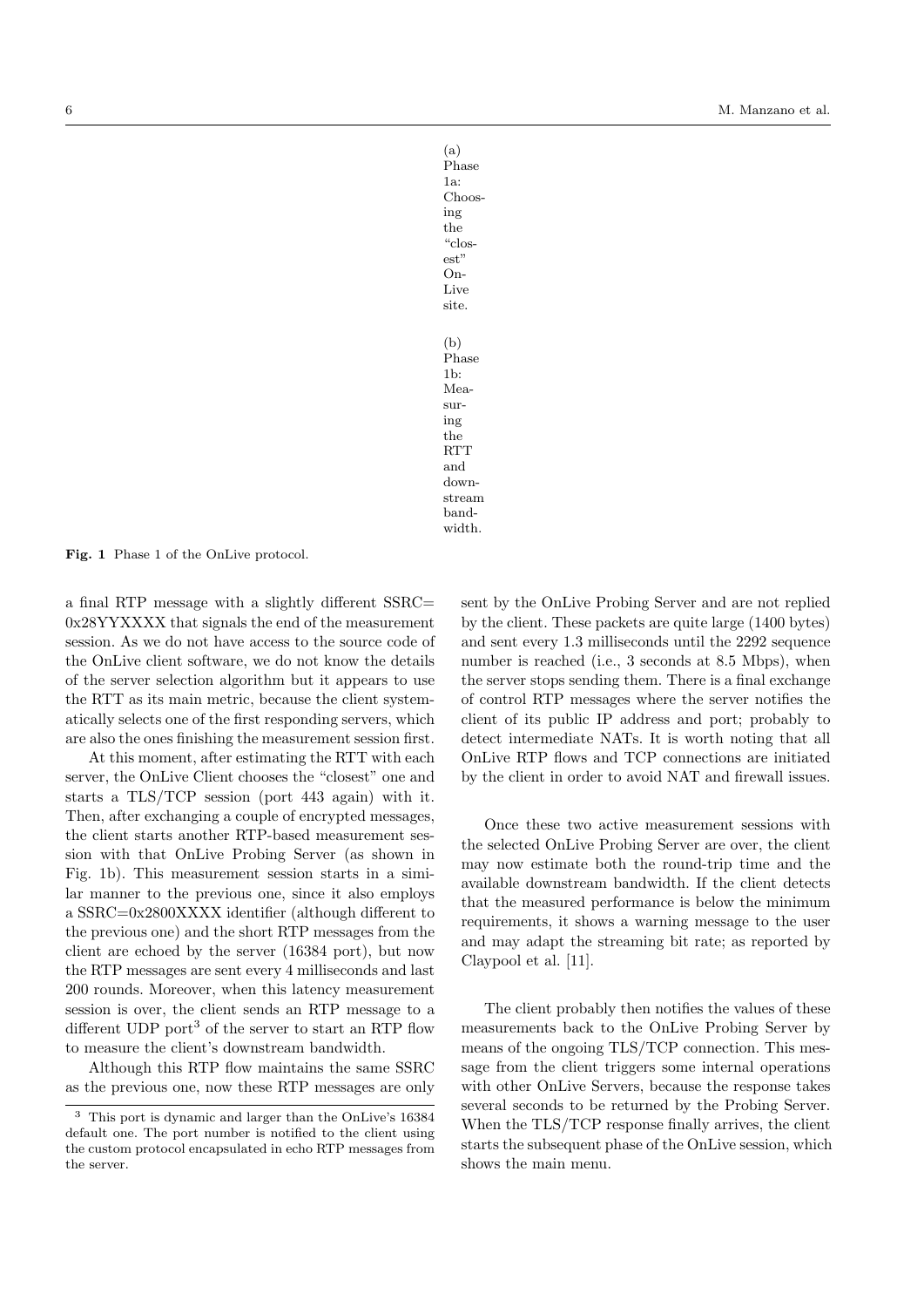| Direction  | RTP SSRC            | RTP Payload Type | Short name  | Alias                                   |
|------------|---------------------|------------------|-------------|-----------------------------------------|
|            |                     |                  |             |                                         |
| Downstream | 0x00000000          | 100              | Monitor     | QoS monitoring flow                     |
| Downstream | 0x00010000          | 100              | Control     | OnLive Control                          |
| Downstream | 0x00030000          | 100              | CBR-Audio   | Audio stream (CBR Codec)                |
| Downstream | 0x00040000          | 100              | Cursor      | Cursor position                         |
| Downstream | $0 \times 00050000$ | 101              | VBR-Audio   | Audio stream (VBR Codec)                |
| Downstream | 0x00060000          | 96               | Video       | Video stream                            |
| Downstream | 0x00080000          | 100              | Chat        | Voice Chat (Sound from other players)   |
| Upstream   | 0x0000XXXX          | 100              | Keys        | User input (keyboard and mouse buttons) |
|            |                     |                  |             |                                         |
| Upstream   | 0x0001XXXX          | 100              | Mouse       | Cursor movement                         |
| Upstream   | 0x0004XXX           | 100              | Control-ACK | OnLive Control ACK                      |
| Upstream   | 0x0008XXXX          | 100              | Mic         | Voice Chat (Microphone from the user)   |

Table 1 RTP/UDP flows of the OnLive Streaming Protocol.

#### 3.2 Phase 2: OnLive Main Menu

The main menu of OnLive is not a web page, nor even a Flash Player animation, but rather an interactive video that employs the same streaming protocol that is later used to actually play the games. We will refer to this protocol as the OnLive Streaming Protocol.

This phase starts as soon as the OnLine Probing Server employed in the previous phase replies to the TLS/TCP request of the OnLive Client. The response should include the IP address of the OnLive Menu Server, which is collocated (i.e., has the same IP /24 prefix) with the selected Probing Server, but is probably a different machine (i.e., has a different IP address). At that moment, the client sends an RTP message to the new OnLive Menu Server.

The RTP messages of this phase, either from the client or from the servers, are different to those employed by the OnLive Probing Protocol (i.e., SSRC= 0x28XXXXXXXX). In particular, in this phase there are several RTP flows multiplexed in the same UDP flow, both in downstream (server-to-client) and upstream (client-to-server) directions. Table 1 shows all RTP flows which, for the sake of clarity, have been named as indicated in the Short name column. Fig. 2 depicts the RTP subflows observed in this phase and, as shown, the different RTP flows can only be identified by their SSRC values. As observed, downstream flows from the server employ fixed SSRC values while clients generate different SSRCs for each OnLive session, although they have a similar format (SSRC=0x000YXXXX) where only the 2 last bytes change (i.e., 0xXXXX), while the first two bytes (i.e., 0x000Y) identify the type of upstream flow. Most flows have a dynamic Payload Type of 100, but the video and one of the audio flows have 96 and 101 Payload Types, respectively. Each RTP flow keeps its own Sequence Number and Timestamp values, although in most of them the Timestamp field is set to zero. However, the RTP messages of the OnLive Streaming Protocol also include a Header Extension



Fig. 2 Phases 2 & 3: OnLive RTP subflows.

with three 32 bit-long fields that contain a microsecond timestamp and a common counter of all RTP messages generated by the source client/server, irrespective of the RTP flow they belong to. This timestamp field in the RTP extension header has allowed us to precisely measure the inter-arrival time of OnLive packets without the jitter generated by the network.

Although, as previously mentioned, both the On-Live menu and the gaming session employ exactly the same Streaming Protocol, including all flows listed in Table 1, in this subsection we will explain only those flows related to control functions, while the game-related flows will be explained in the following subsection.

As shown in Fig. 2, when the OnLive Menu Server receives the first RTP message from the client, it starts the Monitor flow that is employed to continuously track the session's Quality of Service (QoS). Whenever an OnLive menu or gaming session begins, this flow starts with a burst of 4 long RTP messages which are then followed by a small (i.e., 48 bytes) RTP message sent 10 milliseconds later. This sequence is repeated several times, apparently to measure the available bandwidth with the new OnLive Menu Server (if it is too low - the OnLive website states 2 Mbps - the client asks to reconnect). Then, until the end of the phase, the RTP flow only sends one small RTP packet every second, probably to continuously measure the RTT to the server (the client shows a warning when these packets are filtered).

The next RTP flows to appear are the Control and Control-ACK, sent by the server and the client, respectively. In fact, these two flows work together in what we have interpreted as some kind of control protocol. When the server wants to convey a message to the client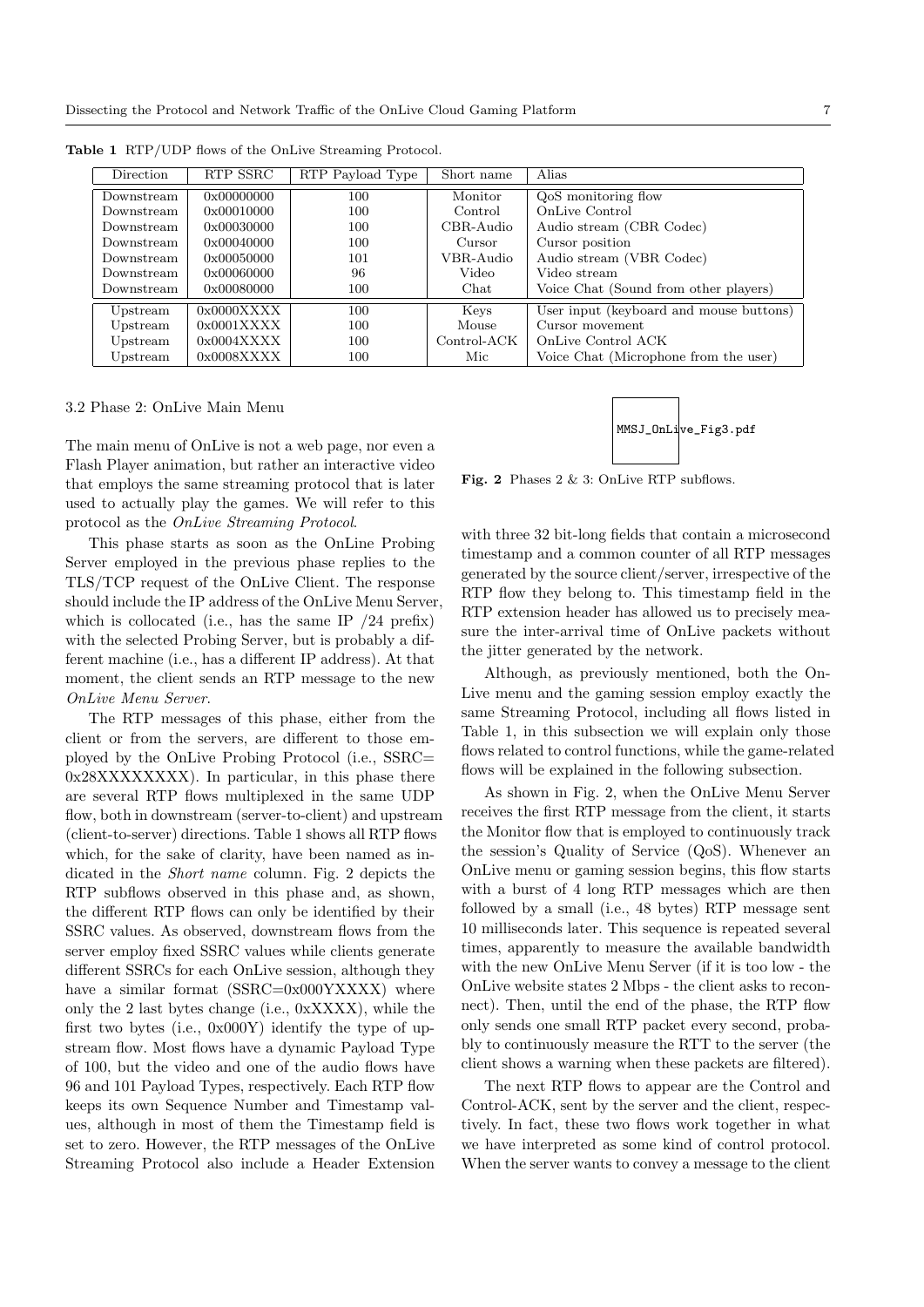it sends an RTP packet with SSRC=0x10000, that the client then acknowledges with a fixed-size (i.e., 86 byteslong) RTP packet with SSRC=0x4XXXX. For reliability, the server keeps sending the same payload every 8.25 ms until it receives a response from the client (which acknowledges each message). These control message exchanges occur sporadically. For instance, at the beginning and ending of the menu or gaming phases or when the user makes a selection from the OnLive main or in-game menus, such as configuring or muting<sup>4</sup> the audio, which the client then has to be notified about.

The client notifies the servers about the actions of the user by means of the Keys flow (which will be described later as it is mostly employed in the gaming phase), as well as by means of the Mouse and Cursor flows, which are related to the mouse pointer. These two flows have a fixed rate of one RTP message every 50 ms regardless of the client's mouse movements. Moreover, the packets of both flows are interleaved and there is a 25 ms gap between a client and a server packet. The size of the server's Cursor flow payload is fixed (i.e., 16 bytes), whereas the client's Mouse messages have a variable size. Therefore, the client may send multiple mouse movements per message, while the server acknowledges them and may reply with the current cursor position.

This phase ends when the user selects a game to play from the OnLive menu. At that moment, the On-Live client stops communicating with the OnLive Menu Server and opens a new UDP socket to send an RTP message to the OnLive Gaming Server which also uses the OnLive default 16384 port. In most of the sessions captured, the Menu and the Gaming Servers have consecutive IP addresses, and in some cases they have the same IP address.

## 3.3 Phase 3: Playing a game

The gaming phase also employs the OnLive Streaming Protocol, including the QoS monitoring, control and mouse pointer flows described in the previous subsection. We now complete the description of this protocol by explaining the remaining RTP flows in Table 1 and Fig. 2. These are the most important flows of this phase and of the OnLive Streaming Protocol as such.

In particular, the Video flow has the highest rate because it carries the OnLive video stream. The RTP messages in this flow have a dynamic Payload Type (i.e., PT=96), with consecutive Sequence Numbers. However, the Timestamp field also carries a monotonically increasing counter that has the same value for consecutive RTP messages and thus, may identify a burst of packets. Moreover, the last packets of a burst are signaled by setting the RTP Mark flag. The rate of the flow varies depending on the movement and complexity of the frames, thus it must employ a Variable Bit Rate (VBR) video codec. The authors of [39] have stated that OnLive uses a version of the H.264/MPEG-4 AV encoder, but we have not been able to verify this.

The audio stream is not integrated into the video RTP flow, but rather is sent as a separate flow. In fact, we have identified two audio RTP flows (CBR-Audio and VBR-Audio) from the server. The purpose of these two flows is not completely clear to us because they are streamed in parallel, but they seem to carry the same audio stream (i.e., the audio keeps playing even when dropping any of them, unless both are filtered simultaneously). Furthermore, each flow not only seems to use a different codec, but even a different RTP encapsulation. The CBR-Audio messages have a 100 Payload Type value, the Timestamp field is set to zero, and they carry a fixed 204 byte payload that is sent every 10 milliseconds. The VBR-Audio flow has a 101 Payload Type, a Timestamp equal to the Sequence number and carries longer, variable payloads sent every 50 ms. It is possible that this flow is related to the 5.1 surround audio supported by some games, but we have not been able to verify this because we have not been able to identify the audio codecs.

The user actions, other than moving the mouse cursor as explained in the previous subsection, are conveyed to the server in the Keys flow, with payloads ranging from 20 to 200 bytes, and are sent on-demand when the user presses a key or mouse button.

The two remaining RTP flows in the OnLive Streaming Protocol are related to the Voice Chat function that allows OnLive users to talk amongst themselves. Then, the Mic flow carries the user's microphone stream to the OnLive server, while the Chat flow from the server carries the audio from other users to the local client.

When the gaming session is over, and the user returns to the OnLive Menu (phase 2), the client again stops the communication with the previous server (e.g., OnLive Gaming Server) and employs a new UDP port to communicate with the new server (e.g., OnLive Menu Server).

Since this gaming phase is the most important in an OnLive session, the remainder of this paper will be focused on it, analysing the traffic characteristics of each flow as well as the aggregated traffic in detail, in order to create a synthetic OnLive traffic model.

<sup>4</sup> Interestingly, the muting audio option does not interrupt the audio flows, but simply notifies the client not to play them.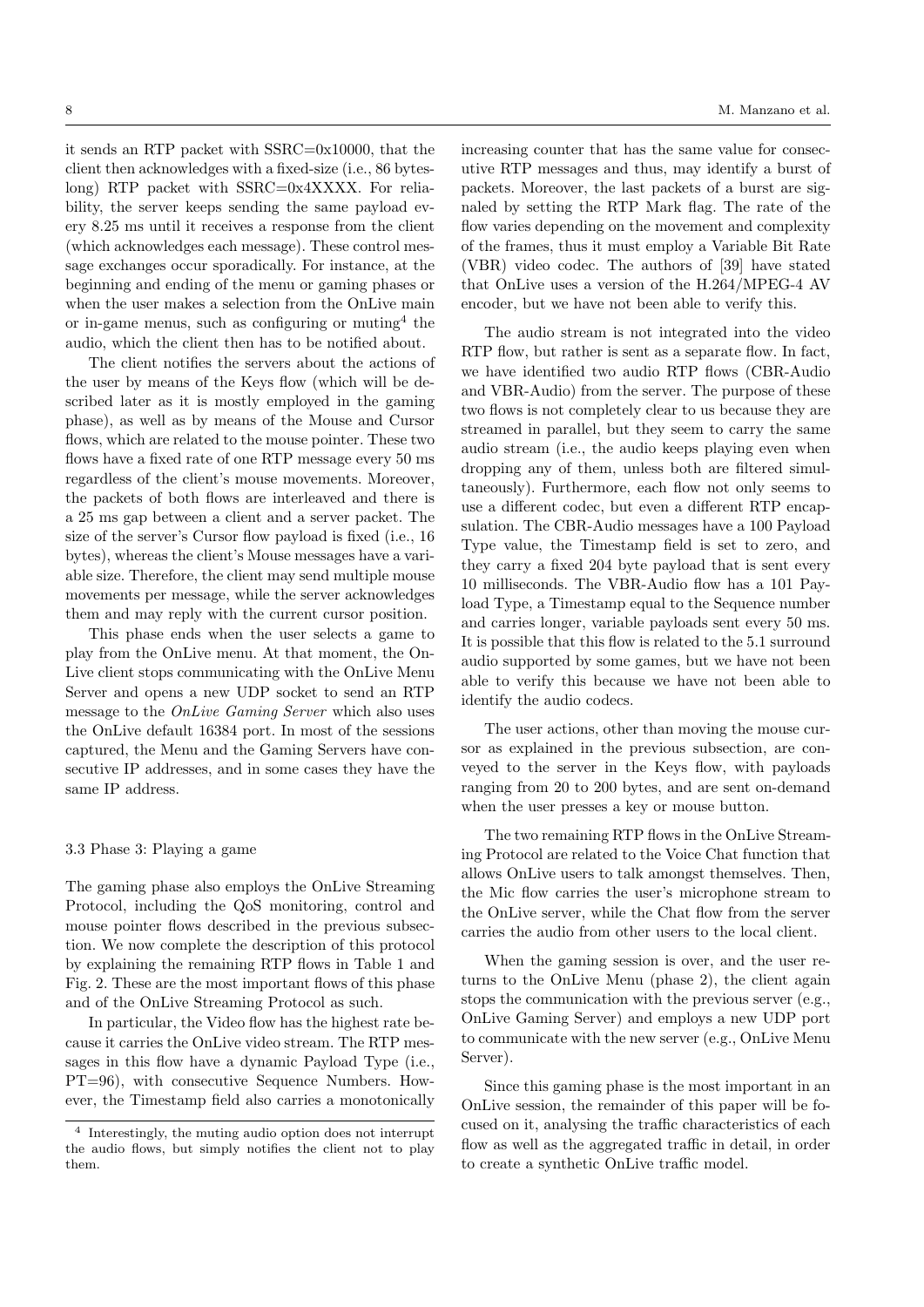|            |                                 | pes2012 | unreal3 | crazvtaxi | aircombat | 4 elements |
|------------|---------------------------------|---------|---------|-----------|-----------|------------|
|            | Total time (s)                  | 249.41  | 261.16  | 200.56    | 239.68    | 236.59     |
|            | Number of packets               | 149004  | 174265  | 13867     | 153798    | 108619     |
| Downstream | Avg. packets $\prime$ sec       | 597.41  | 667.25  | 691.39    | 641.66    | 459.09     |
|            | Avg. packet size $(B)$          | 915.57  | 975.05  | 1014.99   | 955.65    | 722.58     |
|            | Bit rate (Mbps)                 | 4.37    | 5.21    | 5.61      | 4.91      | 2.65       |
|            | Total time (s)                  | 249.48  | 261.31  | 200.69    | 239.83    | 236.72     |
| Upstream   | Number of packets               | 8947    | 13943   | 6825      | 14677     | 14849      |
|            | Avg. packets $\frac{\ }{2}$ sec | 35.86   | 53.35   | 34.01     | 61.19     | 62.72      |
|            | Avg. packet size (B)            | 168.49  | 157.8   | 170.08    | 154.81    | 154.91     |
|            | Bit rate (Mbps)                 | 0.0048  | 0.067   | 0.046     | 0.075     | 0.077      |

Table 3 Summary of the traffic characteristics of five OnLive games.

## 4 Traffic Characteristics of OnLive

This section presents the measurement methodology followed in order to carry out the reverse engineering of the OnLive protocol and to study its traffic characteristics. This section is divided into three subsections. We first explain the measurement scenario and methodology, followed by an overview of the results obtained from the measurements carried out. Next, we focus on the last phase of the OnLive protocol (i.e., playing a game). We present both the server and client-originated traffic for two specific games, explicitly selected because they have shown the two most disparate traffic profiles [29].

### 4.1 Measurement methodology

To identify the main features of the traffic patterns, we captured traces for five different games served by the OnLive platform. Table 2 summarises the chosen games, along with their nicknames and genres.

Traffic traces have been captured by using Wire $shark<sup>5</sup>$  at the local computer of the gamer. Measurements have been carried out from Spain to the nearest OnLive data centre (London) by using a wired University connection (100 Mbps Fast Ethernet) access, with 94.17 Mbps of downstream, 71.81 Mbps of upstream, 1 ms of jitter and 38.12 ms of Round-Trip Time (RTT). The access network characteristics have been obtained using *pingtest*<sup>6</sup> (jitter) and *speedtest*<sup>7</sup> (downstream and

<sup>7</sup> http://www.speedtest.net/

|  |  |  | Table 2 OnLive games considered in this paper. |  |  |  |
|--|--|--|------------------------------------------------|--|--|--|
|--|--|--|------------------------------------------------|--|--|--|

| $\rm{Game}$               | Nickname           | Genre            |
|---------------------------|--------------------|------------------|
| Pro Evolution Soccer 2012 | pes2012            | Sports           |
| Unreal Tournament 3       | unreal3            | <b>FPS</b>       |
| Crazy Taxi                | crazytaxi          | Racing           |
| Air Conflicts             | airconflicts       | Flight simulator |
| 4 Elements                | $\Lambda$ elements | Puzzle           |

upstream bandwidth), plus the traceroute commandline tool (RTT). In [29], the same traffic characteristics were also obtained from a commonplace wireless home connection  $(802.11n + VDSL)$ , however, in this work we have only considered the former network scenario.

For each game, the capture of traffic traces was started at the time of executing the client program and then finalised after playing for 100 seconds. Since the time required to load each game is different, the traces' total times differ in each case.

From each traffic trace we then obtain: (a) the packet size, and (b) the inter-arrival time of all captured packets.

Thereafter, we thoroughly analysed the traffic traces in order to carry out the reverse engineering of the On-Live protocol, as well as live experiments where specific RTP flows were filtered by their SSRC field using the u32 binary match filter of  $iptables$ <sup>8</sup>.

#### 4.2 Overview

Here, a detailed summary of the overall measurement results is presented in Table 3. The table shows the measured traffic metrics for each video game. Traffic metrics are separated into downstream and upstream directions.

<sup>8</sup> http://www.netfilter.org/projects/iptables

Table 4 Summary of the characteristics of the RTP flows observed in the last phase of the OnLive protocol. Values are displayed as follows: 4elements / crazytaxi.

|            |               | Avg. packet size (Bytes) | Bit rate (kbps) |
|------------|---------------|--------------------------|-----------------|
|            | Aggregated    | 688.38 / 1017.61         | 2450 /<br>6020  |
|            | Monitor       | 180.51 / 198.62          | $\overline{2}$  |
| Downstream | Control       | 96.60 / 98.88            | 14              |
|            | CBR-Audio     | 274.00 / 274.00          | 200 / 200       |
|            | Cursor        | 86.00 / 86.00            | 10/<br>-10      |
|            | VBR-Audio     | 1250.25 / 1348.15        | 210/<br>220     |
|            | Video         | 786.69 / 1157.43         | 2020 / 5632     |
|            | Chat          | 152.67 / 131.78          | 0.1             |
|            | Aggregated    | 154.89 / 175.10          | 70<br>120       |
|            | Keys          | 155.09 / 175.11          | 80<br>50        |
|            | Mouse         | 233.24 / 221.65          | 40<br>20        |
| Upstream   | $Control-ACK$ | 86.80 / 86.65            | 3<br>0.1        |
|            | Mic           | 315.00 / 253.64          | 0.2<br>$0.4\,$  |

<sup>5</sup> http://www.wireshark.org/

<sup>6</sup> http://www.pingtest.net/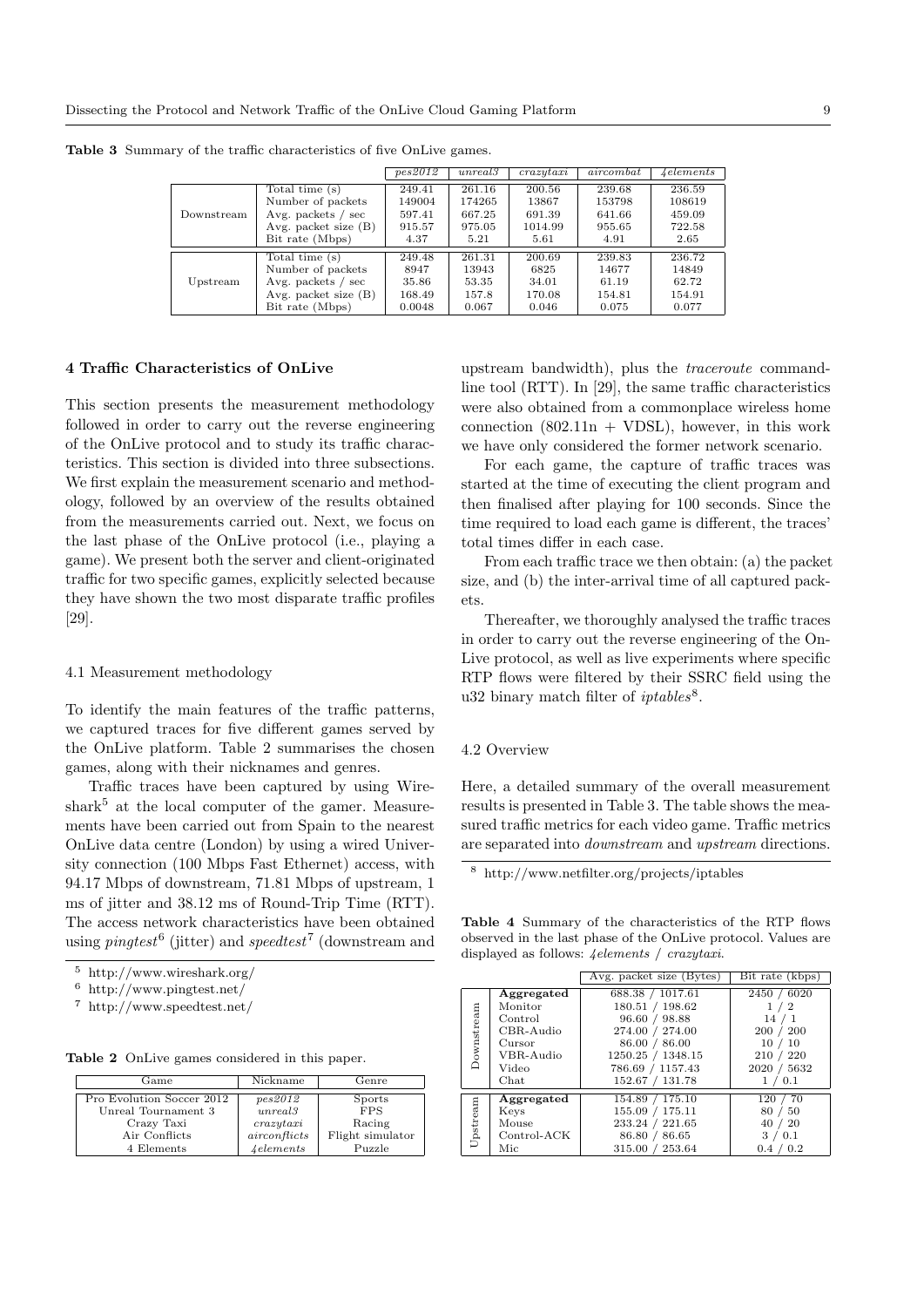There is a striking difference between the bandwidth required by OnLive cloud gaming platform and "traditional" online games, such as Call of Duty (34 kbps in downstream and 13 kbps in upstream) [4]; World of Warcraft (which only reaches 55 kbps in downstream and 5 kbps in upstream) [40] and Unreal Tournament 2003 (which can be played with 28.8 kbps modems) [16, 36].

Next, the server and client-originated data traffic from crazytaxi and 4elements is described, because these show the most different required bandwidth values (see Table 3). In both cases, we have considered the playing phase of the OnLive protocol because it is the most significant one in terms of traffic load.

Table 4 presents a dissection of the different RTP flows, which have been observed in the gaming phase of the OnLive protocol. As previously shown in Table 1, it can be ascertained that there are seven different RTP flows in the downstream, while there are just four in the upstream. It is worth highlighting that the CBR-Audio and Cursor flows have constant packet size and packet inter-arrival times. While VBR-Audio may be the flow composed of the largest packets, Video flow actually comprises the majority of the bandwidth used by OnLive.

Finally, it is also worth noting that the packets from the Video flow reach the client in bursts. Those consecutive Video flow packets have exactly the same RTP timestamp and the last packet of the burst usually has the RTP Mark flag set. Therefore, we think that these bursts carry a video frame that does not fit into a single RTP message. The average burst inter-arrival times for 4elements and crazytaxi is 16 ms; the average number of packets per burst for these two games is around 5.4 and 11, respectively; and the average burst length (measured as the sum of RTP payloads) is around 3.8 and 12 KB, respectively.

#### 4.3 Downstream OnLive Traffic (Server  $\rightarrow$  Client)

The measurements from the server-originated traffic (*down*stream) are analysed next. The cumulative distribution functions (CDF) of packet sizes and packet inter-arrival times for *crazytaxi* and *4elements* are shown in Figure 3. Results for the aggregated traffic of the playing phase of the OnLive protocol are compared with all the particular RTP flows generated by OnLive in that phase. The aggregated values are similar to those reported in the literature [11, 29, 8], thus, we will now focus on the separate RTP flows.

Fig. 3a depicts the CDF of packet size (in bytes) of crazytaxi. The aggregated curve is shown together

with the dissected RTP flows. The Monitor flow line indicates that almost all packets in this flow are very small. This effect can also be observed in the case of the Control flow. Then, it is worth noting that both CBR-Audio and Cursor flows exhibit a constant packet size: the former around 270 bytes and the latter around 90 bytes. The VBR-Audio flow is mainly composed of packets of Ethernet-like Maximum Transmission Unit (MTU) size (i.e., 1418), although no fragmentation occurs at the network layer. Furthermore, it can be observed that the Video flow plays a pivotal role regarding the CDF of the aggregated traffic. In that flow, while 65% of packets are of maximum size, the other 35% present a uniform distribution from 50 bytes to this maximum. Thus, as mentioned in Section 4.2, it can be inferred that the Video flow is composed of bursts, which cannot fit into a single RTP message, forcing the bursts to be split<sup>9</sup> into several packets. The Chat flow is mostly composed of small packets.

As to the inter-arrival times (in milliseconds) of crazytaxi, Fig. 3b shows several important aspects which help understand the underlying structure of the OnLive Protocol. In this case, the CDF of the aggregated traffic is also provided. As can be observed, Monitor and Chat are the two flows which send packets with the least frequency; the average inter-packet delay is higher than 70 ms (not shown in Fig. 3b for the sake of clarity). To the contrary, the CBR-Audio, VBR-Audio, and the Cursor flows are predominantly constant in their inter-arrival times; being around 10 ms, 50 ms and 10 ms, respectively. It can also be observed that the OnLive Control flow packets are mostly sent within and up to a 10 ms period. Finally, it is important to note that the Video flow packets are the most frequent ones, the majority of them are being sent within and up to a 6 ms period.

The CDF of the packet size of  $\phi$  *delements* is shown in Fig. 3c. It is worth mentioning that most RTP flows (Monitor, Control, CBR-Audio, Cursor and Chat) present very similar curves to those obtained for crazytaxi. However, as can be observed, VBR-Audio and Video are significantly different to the same RTP flows of crazytaxi and consequently vary the CDF of the aggregated traffic. While 90% of the crazytaxi VBR-Audio packets are of maximum size, only around 60% of the packets show this maximum size in the case of *Lelements*. Moreover, the portion of maximum size packets from the 4elements Video flow is about half that of crazytaxi. As a consequence, it can be inferred that the traffic generated by the VBR-Audio and the Video flows is dependent on the game that is being played. Thus, if

<sup>9</sup> This video frame splitting is performed at the application layer, that is, several RTP messages are generated, instead of a single UDP packet being fragmented by the IP layer.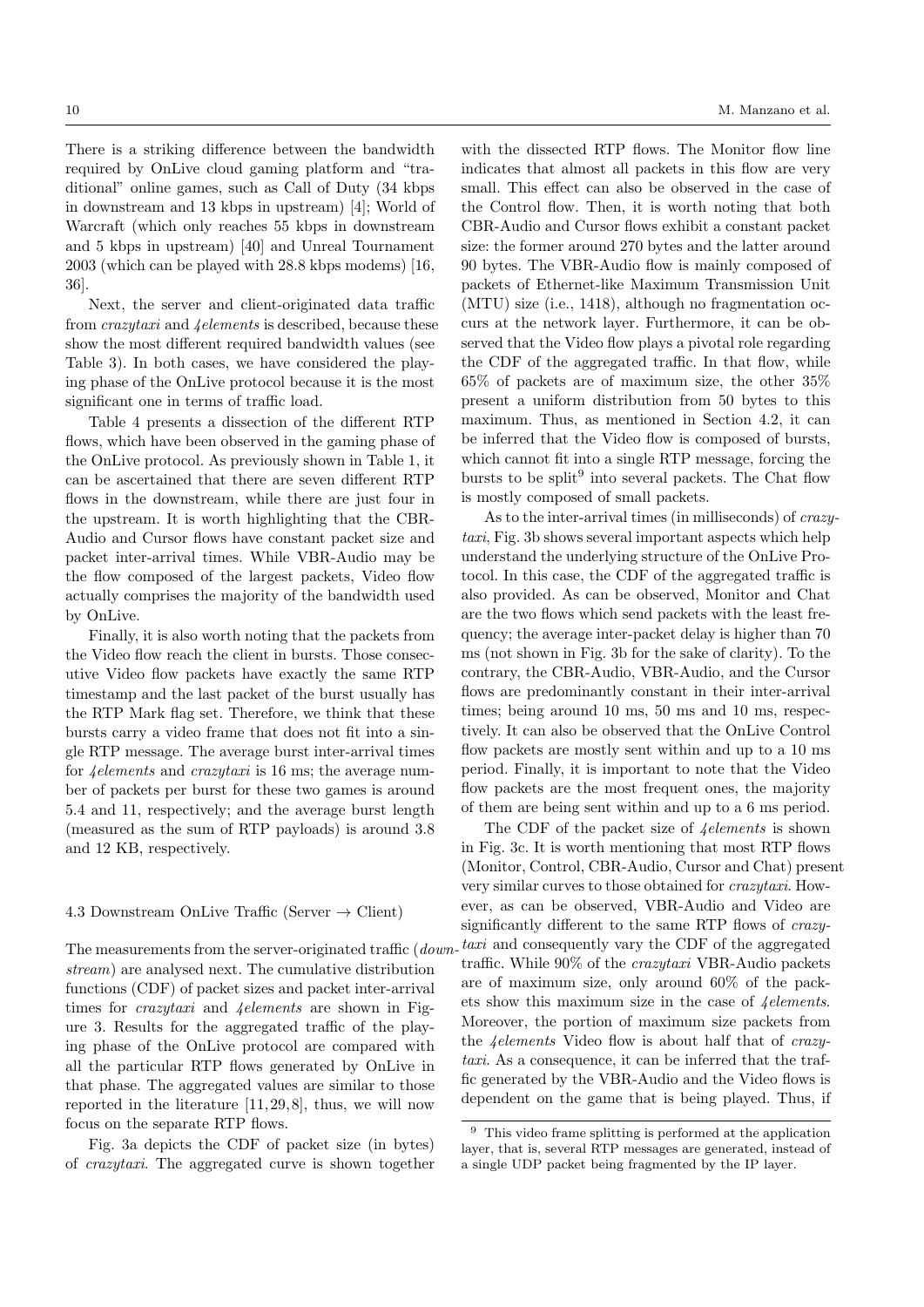

Fig. 3 Downstream traffic characteristics of crazytaxi (Figs. 3a and 3b) and 4elements (Figs. 3c and 3d).



Fig. 4 Upstream traffic characteristics of crazytaxi (Fig.s 4a and 4b) and 4elements (Figs. 4c and 4d).

other OnLive games were to be studied in future investigations, these two flows would be the most important ones to be taken into consideration.

Finally, Fig. 3d presents the CDF of inter-arrival times (in ms) of *4*elements. As in the case of *crazytaxi*, the Monitor and Chat flows of 4elements are the least frequent ones (the latter does not appear in Fig. 3d because it has a too high value of inter-arrival times). In addition, CBR- and VBR-Audio flows and the Cursor flow are subjected to specific inter-arrival times; 10 ms, 50 ms and 10 ms, respectively. It is interesting to note that for  $\phi$ *delements*, the VBR-Audio flow shows more inter-arrival time modes than for crazytaxi. The Control flow is roughly the same as that observed in crazytaxi. To conclude, it is shown that the Video flow is composed of a higher number of small packets and thus, shorter bursts than the same flow of crazytaxi. This difference might be related to each video game's idiosyncrasies,

which in this case translates to a lower traffic load from the client side.

## 4.4 Upstream OnLive Traffic (Client  $\rightarrow$  Server)

We have performed the same analysis for the clientoriginated traffic (upstream), and for the same two videogames (crazytaxi and 4elements).

The CDF of the packet size (in bytes) of crazytaxi is presented in Fig. 4a. It is interesting to note that the aggregated traffic is dominated by the Keys flow, because crazytaxi is a video game played mainly by using the keyboard. This flow shows a maximum packet size of 300 bytes and a minimum of around 80 bytes. These packets, according to the CDF of inter-departure times presented in Fig. 4b, are sent within a maximum period of 50 ms. In the case of the Mouse flow, it is demonstrated that packets are always sent every 50 ms (see Fig. 4b), even though the mouse is not used during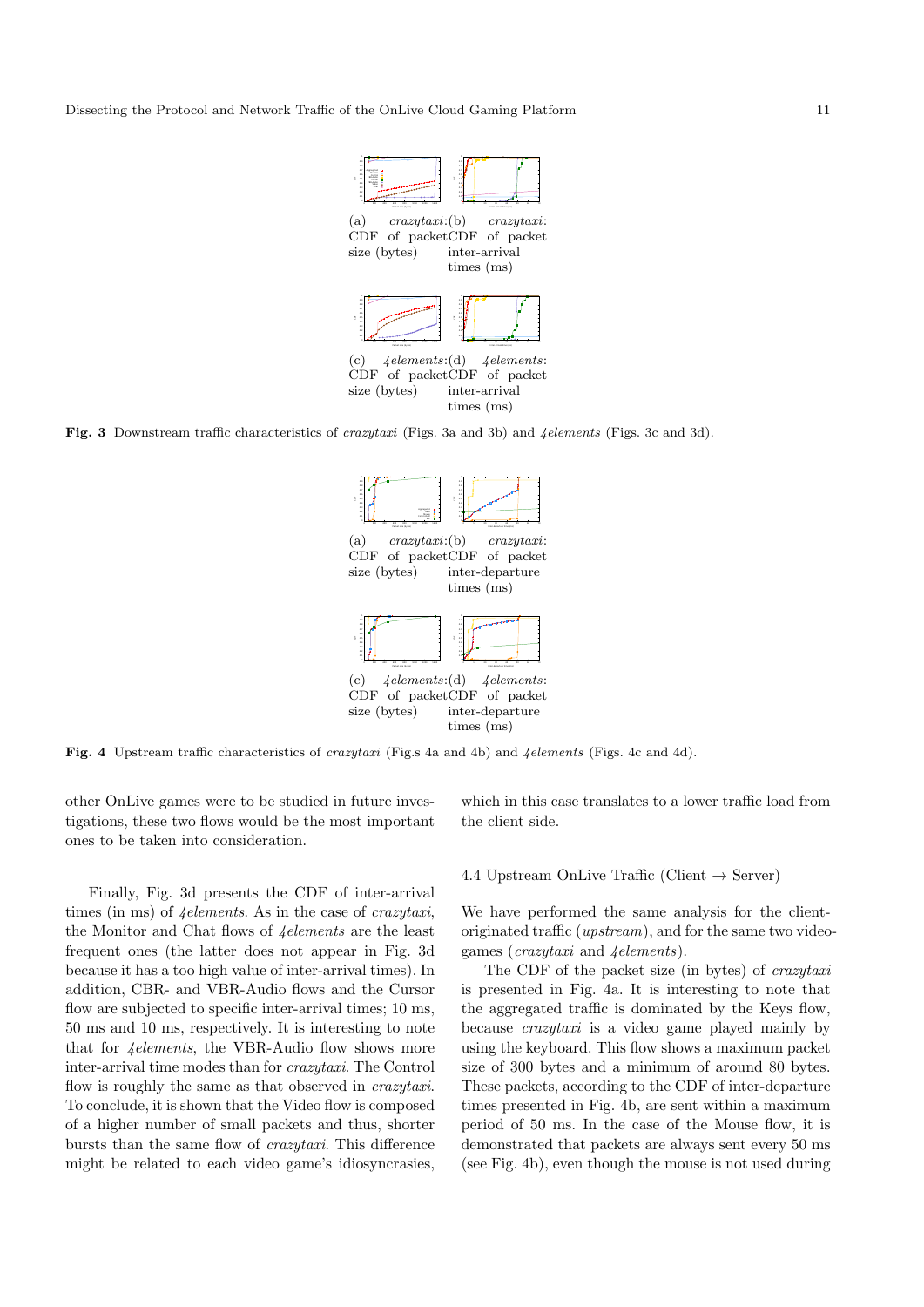the playing session. In addition, Mic flow packets are also observed despite the fact that there was no voice chat. Finally, as observed in the figures, Control-ACK packets are mostly of about 90 bytes and are sent within a maximum of 10 ms period.

To end this study, the CDFs of the packet size (in bytes) and inter-departure times (in ms) of  $\phi$ -dependents are presented in Figs. 4c and 4d, respectively. In this case, the aggregated traffic is mostly related to the user's keyboard input (Keys flow), which presents similar features (of packet size and inter-departure times) to the flow observed in crazytaxi. This is due to the fact that 4elements is a game which is also played with the keyboard, although some mouse interaction is required as well. The rest of RTP flows show similar features to those shown by crazytaxi.

## 5 Modelling OnLive Traffic

Once the different OnLive flows have been fully characterised, we have separately modelled the traffic of  $4el$ ements and crazytaxi. For each of the games we model both server-to-client and client-to-server traffic. As previously stated, each of the UDP flows is comprised of several RTP flows. We model separate RTP flows but, in order to save space, we only present the goodness of fit for the model of the aggregated OnLive traffic. Aggregation is performed on flows from the same game and of the same direction (i.e., we depict goodness of fit separately for client-to-server and server-to-client traffic). Besides the modelling methodology, this section also defines the parameters of the model and the goodness metrics for validating the resulting models, as well as providing a short description of the traffic generator implementation. At the end, we compare the empirical traces against the generated traffic in order to validate our model.

## 5.1 Modelling methodology

In this section we briefly present the methodology employed in the process of traffic modelling. We present a model of individual packet sizes and packet inter-arrival times (IAT). In addition, we have modelled the size and inter-arrival times of bursts of packets sent within the Video RTP flow. These bursts are identified using their RTP timestamp value (i.e., payloads of all subsequent packets with the same RTP timestamp value are grouped into one burst). These can be considered as Application Protocol Data Units (APDUs).

It should be noted that the RTP headers are not included in the packet size (PS) of the model, so the

model only comprises of RTP payload traffic. When inspecting the packets obtained from the traffic traces, we first remove 58 bytes of headers from each packet (14 bytes in Ethernet, 20 bytes in IPv4, 8 bytes in UDP, and 16 bytes in RTP), and then perform modelling on the remaining payload.

Due to the relatively small packet rates and packet sizes we decided to ignore some of the RTP flows in the modelling process as their contribution to the overall traffic is negligible. For the server-to-client traffic we model the following flows: CBR-Audio, Cursor, VBR-Audio, and Video, while we ignore Monitor, Control and Chat. For client-to-server traffic, we model the Keys flow and ignore Mouse, Control-ACK, and Mic flows.

We perform traffic modelling for each of the RTP flows by following the approach introduced by Paxson [33]. The algorithm is described in detail in [24]. In this paper we only present it very briefly:

- 1. Examination of the probability distribution of the data set and selection of an appropriate analytical distribution. This is usually done through the visual examination of the Probability Density Function (PDF) or Cumulative Distribution Function (CDF) of the data.
- 2. Use of graphical methods for distribution comparisons such as Quantile-Quantile plot (Q-Q plot) or Probability Plot (P-P plot). Q-Q plot compares two distributions by plotting their quantiles against each other, while P-P plots two cumulative distribution functions against each other. If the resulting points on the plots are in a straight line, this means that the distributions are identical, but in practice there are usually deviations in the fit. By using these plots, it is easy to observe where deviations occur (e.g., lower tail, the main body, upper tail), and in these cases is may be necessary to model the dataset with a split distribution.
- 3. Fit the data set onto an analytical distribution. We used the  $Minitab^{10}$  tool to determine the parameters of the distribution. Minitab implements both the Maximum Likelihood Estimates (MLE) and the Least Squares (LSXY) methods, from which we use the parameters of the LSXY method.
- 4. Calculation of the  $\lambda^2$  discrepancy measure. As the standard goodness of fit tests are biased for large and messy datasets, a discrepancy measure is used [34]. While we do not report the discrepancy's calculation procedure here, an interested reader can find it in several works [33, 24, 41].

<sup>10</sup> http://www.minitab.com/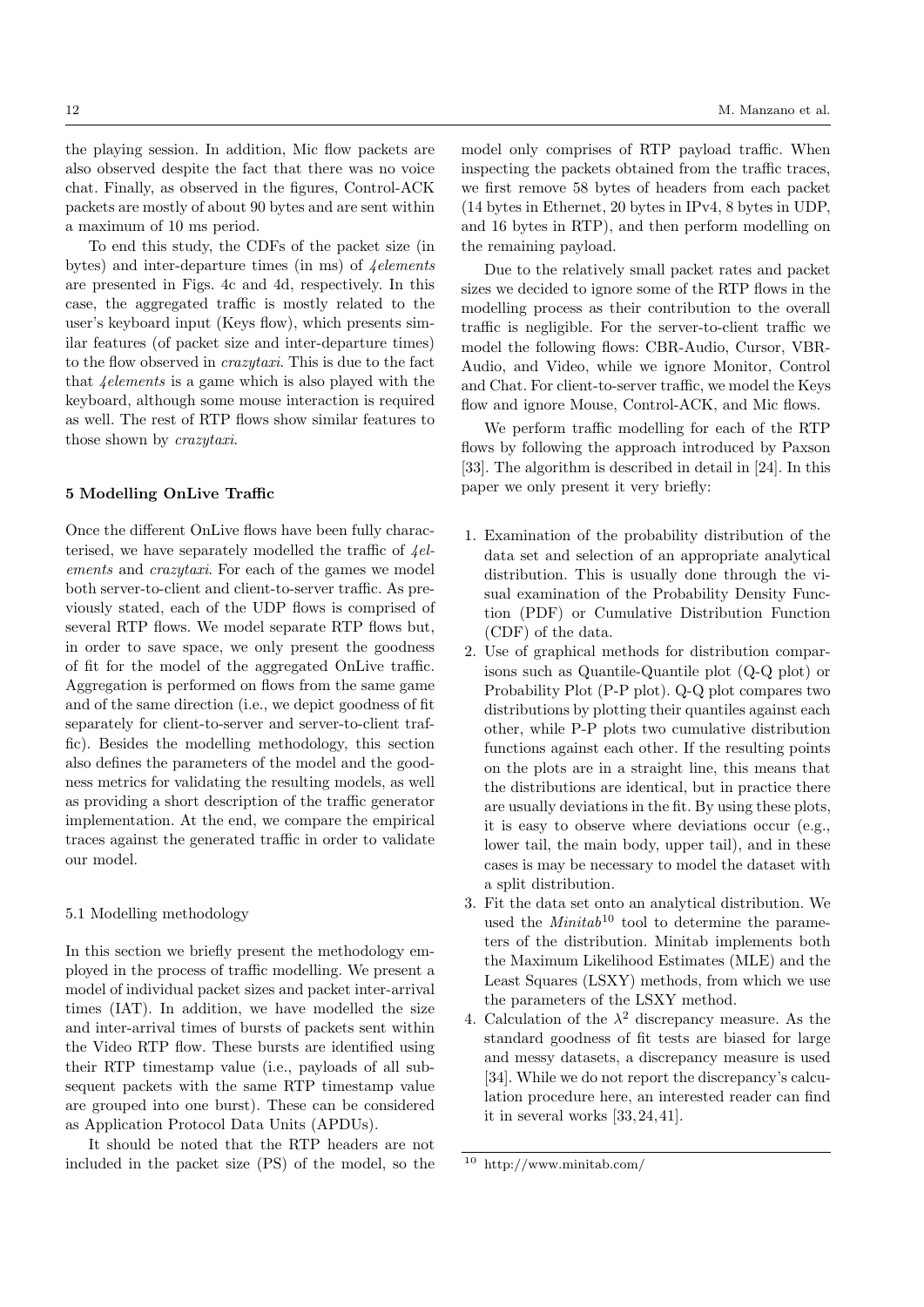5. Examination of the tail. We searched for deviations using the following expression:

$$
\xi = \log_2 \frac{a}{b} \tag{1}
$$

Where a is the number of instances predicted to lie in a given tail, and  $b$  is the number of instances that actually do lie in that tail. If b equals zero, it is replaced by 0.5. If the values of  $\xi$  are positive, it would suggest that the model overestimates the tail, and negative values indicate that the tail is underestimated.

6. Calculation of the autocorrelation function of the trace on which the modelling is based. Usually, shortterm autocorrelation, or the autocorrelation at lag 1 is reported.

## 5.2 OnLive Traffic Model

In this section we present the proposed models of packet sizes and packet IATs for the OnLive RTP flows of interest for 4elements and crazytaxi. The reported values are in bytes and milliseconds and are presented in Tables 5 and 6. It should be noted that a Lognormal distribution is described with scale  $(\sigma)$ , location  $(\mu)$ , and threshold  $(\gamma)$  parameters, and Weibull distribution described with scale  $(\lambda)$ , shape  $(k)$  and right limit. Lognormal, Weibull, Uniform, and deterministic distributions are designated with Logn., Weib., Unif., and Deter., respectively. Each table comprises: (1) the traffic direction; (2) the SSRC of the modelled flow; (3) the acronym of the flow; (4) the size of the dataset (i.e., number of units on which the modelling procedure has been carried out); (5) the model of packet sizes (PS) and IATs and the probabilities of specific distribution if split modelling is applied; and (6) the values of the model parameters.

As observed in Tables 5 and 6, the server's CBR-Audio and Cursor flows are game-independent. The majority of flows have constant packet rates (i.e., a fixed inter-arrival time). Only the user input (Keys flow) and Video flow show a significant dispersion of the interarrival times. The traffic flow carrying player's keys depicts two characteristic IAT values, 10 ms and 50 ms, the latter being an upper limit (i.e., the game does not send the packets of this flow at a lower rate than 20 packets per second). These two values represent more than 50% of the overall CDF for  $\phi$ -*delements*, whereas it is only 30% of CDF for crazytaxi, of which the remaining values are uniformly distributed between 0 and 40 ms. The most significant difference between games is in server-side Video flows. Packet sizes of both games are modelled with a combination of Uniform distribution from 0 to 1355 bytes and a deterministic portion at



Fig. 5 CDFs of empirical APDU sizes (thick lines) and fitted 3-parameter Lognormal distribution (thin lines) for video flows of 4elements and crazytaxi.

1356, which is the highest value of packet size appearing in the video flow. Video flow comprises a certain part of subsequent packets with near 0 ms IAT values, while the remaining packets are modelled using a Lognormal distribution. VBR-audio stream consists of two values: a lower endpoint at 244 bytes and higher endpoint at 1384 bytes. Also, in 4elements we observe 30% of the packets uniformly distributed between these two endpoints, while in *crazutaxi* there are almost no such packets.

As for the Video burst sizes, we have observed for both games that they are well approximated with a 3 parameter Lognormal distribution; as indicated by Figure 5. It can be assumed that these two CDF lines present limits of Video burst sizes between which all other OnLive games would fit, as these two games represent the two limits (i.e., games with highest and lowest bandwidth usage out of all the inspected games). In regard to Video burst IATs, they are shown to be very regular and can be well approximated with a deterministic value of 16 ms.

As for the client side, the packet sizes of both games are well approximated with a Uniform distribution. Crazytaxi has a slightly wider set of values for packet sizes sent from the client. It is interesting to note that the IATs of the Keys flow are limited to 50 ms. This means that packets in this flow are sent at a faster rate (i.e., the user's driving input is very fast), but they will never be sent at a smaller rate than 20 packets per second. These differences between flow characteristics on the input side can be attributed to the nature of the game (racing vs. puzzle).

As previously stated, we have modelled specific RTP flows, and examined how accurate the model is by calculating the discrepancy measure at the UDP aggregated traffic level. The computation of the discrepancy for all aggregated traffic is simple for packet sizes, as packet sizes do not change with flow aggregation. On the other hand, IAT values for aggregated traffic are dependent on the interaction between different flows. Due to deterministic modelling, a problem occurs if all flows are started at the same time - extremely bursty traffic is created because of the fixed parameters of the model. A high number of packets would be sent and received almost at the same time, resulting in a large increase of the near zero values in the inter-arrival time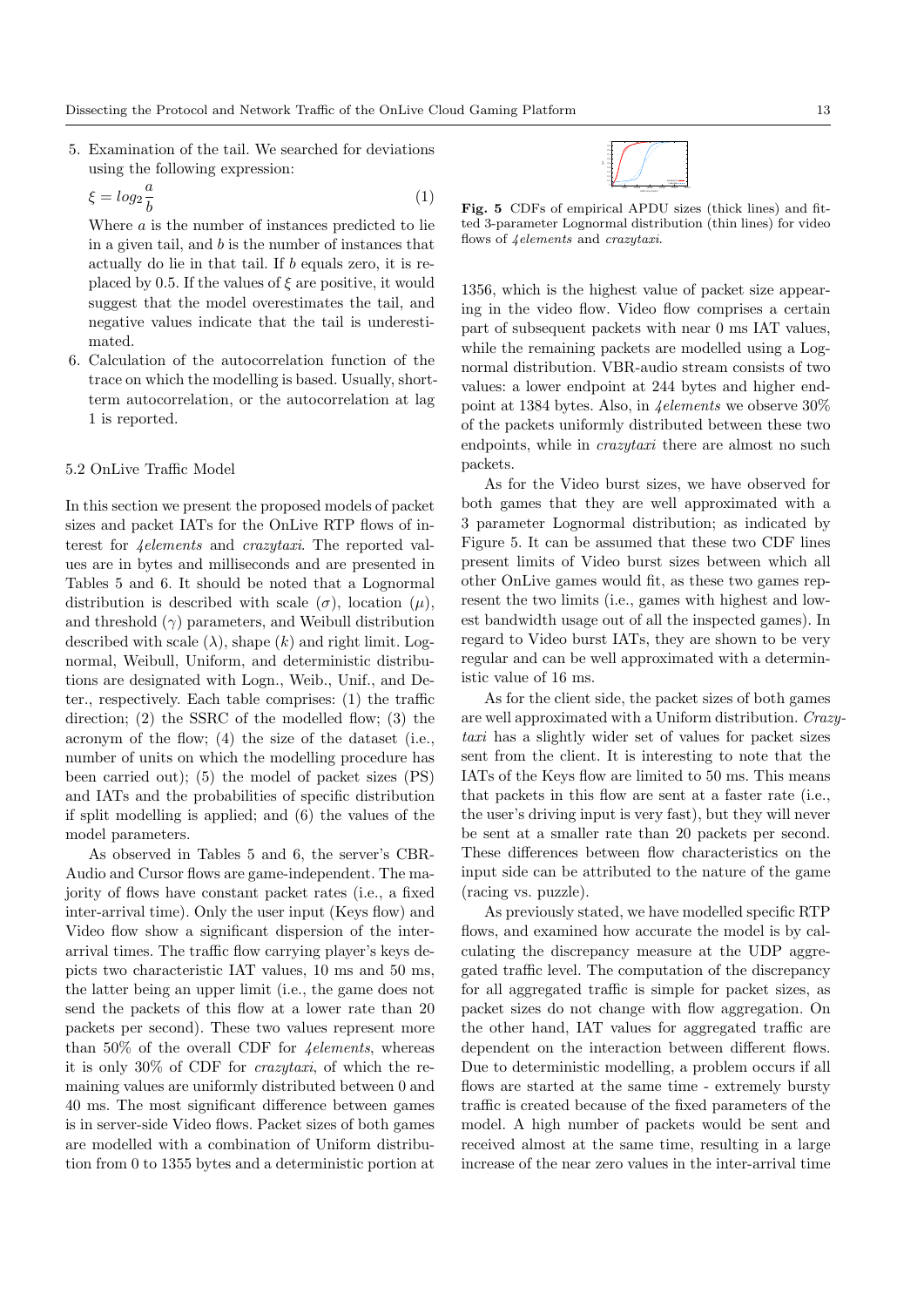| Direction  | RTP SSRC | Acronym      | Count | PS model           | PS<br>Parameters  | IAT Model          | TA1<br>parameters      |
|------------|----------|--------------|-------|--------------------|-------------------|--------------------|------------------------|
|            |          |              |       |                    | bytes             |                    | m <sub>S</sub>         |
|            | 0x30000  | CBR-Audio    | 14710 | Deter.             | $a=216$           | Deter.             | $a=10$                 |
|            |          |              |       |                    |                   |                    |                        |
|            | 0x40000  | Cursor       | 3156  | Deter.             | $a=28$            | Deter.             | $a=50$                 |
| Downstream | 0x50000  | $VBR$ -Audio | 2460  | Deter. $p=7.76\%$  | $a = 244$         | Deter.             | $a=50$                 |
|            |          |              |       | Deter. $p=92.24\%$ | $a = 1384$        |                    |                        |
|            | 0x60000  | Video        | 95718 | Unif. $p=36.06\%$  | $a = 0, b = 1355$ | Deter. $p=57.25\%$ | $a=0$ ,                |
|            |          |              |       | Deter. $p=63.94\%$ | $a = 1356$        | $3$ -Logn.         | $\mu = 0.34, \sigma =$ |
|            |          |              |       |                    |                   | $p=42.75%$         | 1.73, $\gamma = -2.25$ |
|            | 0x0XXXX  |              |       |                    |                   |                    | $a=50$                 |
| Upstream   |          | Keys         | 5107  | Unif.              | $a = 25, b = 210$ | Deter. $p=32.31\%$ |                        |
|            |          |              |       |                    |                   | Weib. $p=67.69\%$  | $\lambda = 22.70, k =$ |
|            |          |              |       |                    |                   |                    | 1.33, $limit = 50$     |

Table 5 Network traffic model parameters for crazytaxi.

Table 6 Network traffic model parameters for *4elements*.

| Direction  | RTP SSRC | Acronym                        | Count | PS Model           | PS<br>Parameters  | <b>IAT</b> Model   | IAT<br>parameters           |
|------------|----------|--------------------------------|-------|--------------------|-------------------|--------------------|-----------------------------|
|            |          |                                |       |                    | [bytes]           |                    | ms                          |
|            | 0x30000  | CBR-Audio                      | 18254 | Deter.             | $a=216$           | Deter.             | $a=10$                      |
|            | 0x40000  | Curson                         | 3931  | Deter.             | $a=4$             | Deter.             | $a=50$                      |
|            | 0x50000  | $\overline{\text{VBR}}$ -Audio | 3958  | Deter. $p=5.32\%$  | $a = 244$         | Deter.             | $a=50$                      |
| Downstream |          |                                |       | Unif. $p=30.28\%$  | $a=245, b=1383$   |                    |                             |
|            |          |                                |       | Deter. $p=64.4\%$  | $a = 1384$        |                    |                             |
|            | 0x60000  | Video                          | 62714 | Unif. $p=73.93\%$  | $a = 0, b = 1355$ | Deter. $p=23.23\%$ | $a=0$ ,                     |
|            |          |                                |       | Deter. $p=26.07\%$ | $a = 1356$        | 3-Logn.            | $= 0.89, \sigma =$<br>$\mu$ |
|            |          |                                |       |                    |                   | p=75.77%           | $122.06, \gamma = -3.89$    |
|            | 0x0XXXX  | Keys                           | 5107  | Unif.              | $a = 25, b = 170$ | Deter. $p=43.91\%$ | $a=9$                       |
| Upstream   |          |                                |       |                    |                   | Deter. $p=9.36\%$  | $a=50$                      |
|            |          |                                |       |                    |                   | Weib. $p=46.73\%$  | $\lambda = 12.40, k =$      |
|            |          |                                |       |                    |                   |                    | 0.89, $limit = 50$          |

of the aggregated traffic. To alleviate this problem we need to start generating separate RTP flows at different points in time. We extracted the starting points of separate flows from the recorded empirical datasets in the order of hundreds of milliseconds, and traffic generation procedure was started based on those empirical timestamp values.

In Tables 7 and 8 we present the goodness of fit for our models. The analysis is presented on the aggregated traffic for each game and for each direction. For the numerical description of the goodness of fit we use the discrepancy metric. In these tables we also present the data regarding the tails of the distributions, particularly the number of observation in the tail, the percentage of observations in the tail in comparison with the whole dataset (as the value of the  $\xi$  parameter), and whether the model underestimates the tail "-" and "0"(which appears in the case of models that do not use continuous distributions) or overestimates it " $+$ ". Additionally, we report the autocorrelation at lag 1 of the empirical dataset on which modelling is based.

From the data in Tables 7 and 8, it can be ascertained that most of the models have very good fits (i.e., very small discrepancy values). Only the models for the packet sizes of upstream traffic show less accurate fits (i.e., high discrepancy values). This is due to packet sizes being modelled with a Uniform distribution resulting in a straight line (model) through stepwise function (empirical data) in the CDFs, as observed in Figures 6a and 7a. Although the discrepancy values of these two models are high, we think that these models are appropriate because (a) they are sufficiently general to be applied to different games, and (b) since the packet sizes in the upstream are very small, even significant discrepancies in the model will cause only small variances in the upstream bandwidth usage. Furthermore, the amount of data observed in tails is negligible. The values of  $\xi$  indicate that the model under/over estimation of the empirical data is not severe. The correlation values presented are very low. Interestingly, we have found higher correlations for the IATs of upstream packets at lag 7 for both games (i.e., correlations values around 0.4). To conclude, it should be pointed out that the mathematical description of the models' goodness of fit illustrates that the models presented are good fits, providing a quality in line with similar models found in the literature (e.g., [13]).

# 5.3 Experimental validation

For the experimental validation of the OnLive model, we have used our previously developed software architecture for User Behaviour Based Network Traffic Generation (UrBBaN-Gen) [41]. UrBBaN-Gen is able to control the traffic generation process based on the player behaviour models. As we have not obtained the behavioural data of several players on the application level (e.g., how often each game is played and for how long), we simply set the behavioral parameters of UrBBaN-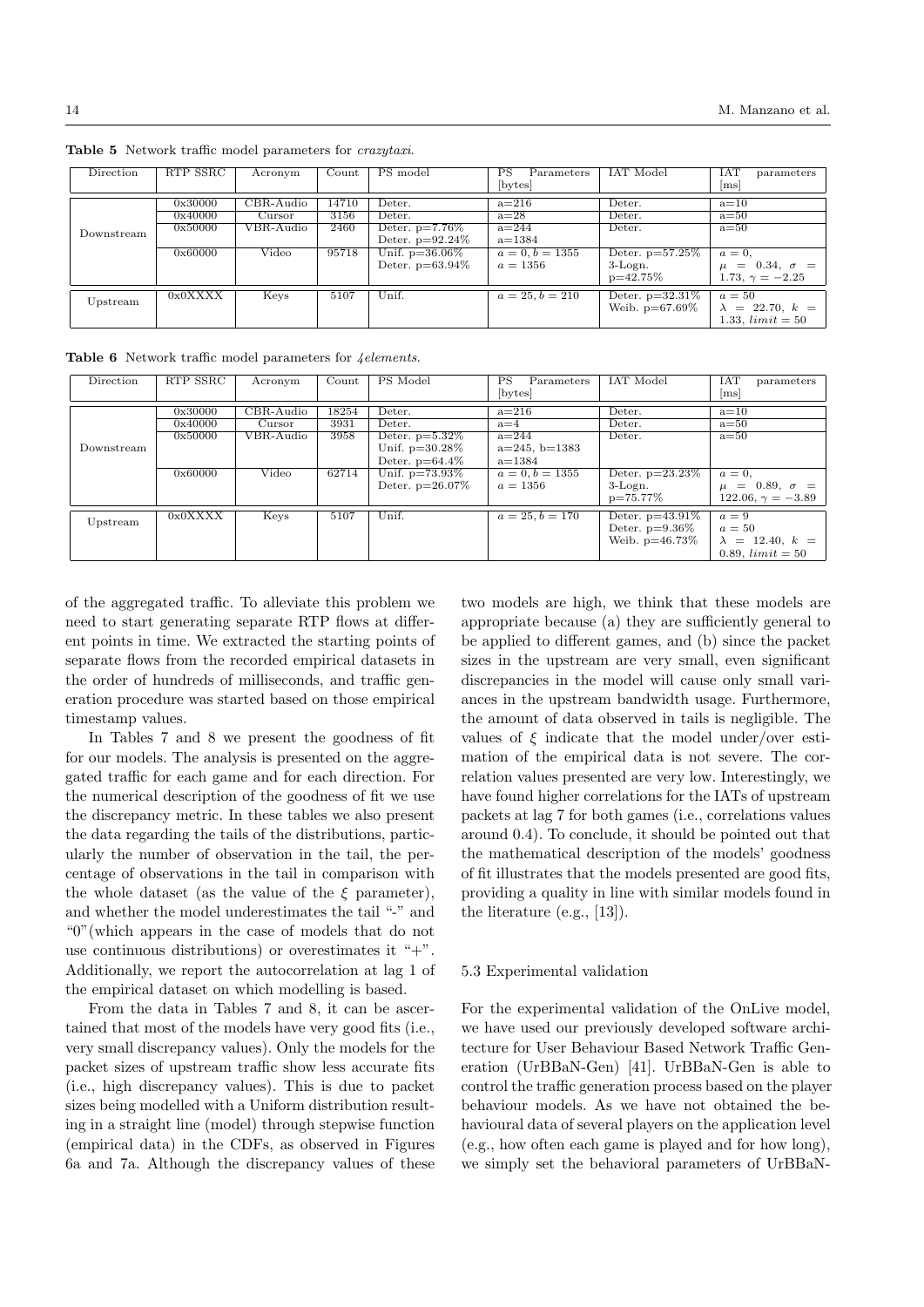

Fig. 6 CDFs of PS and IAT of OnLive traces, the theoretical model and data extracted from the generated traffic.



Fig. 7 CDFs of PS and IAT of OnLive traces, the theoretical model and data extracted from the generated traffic.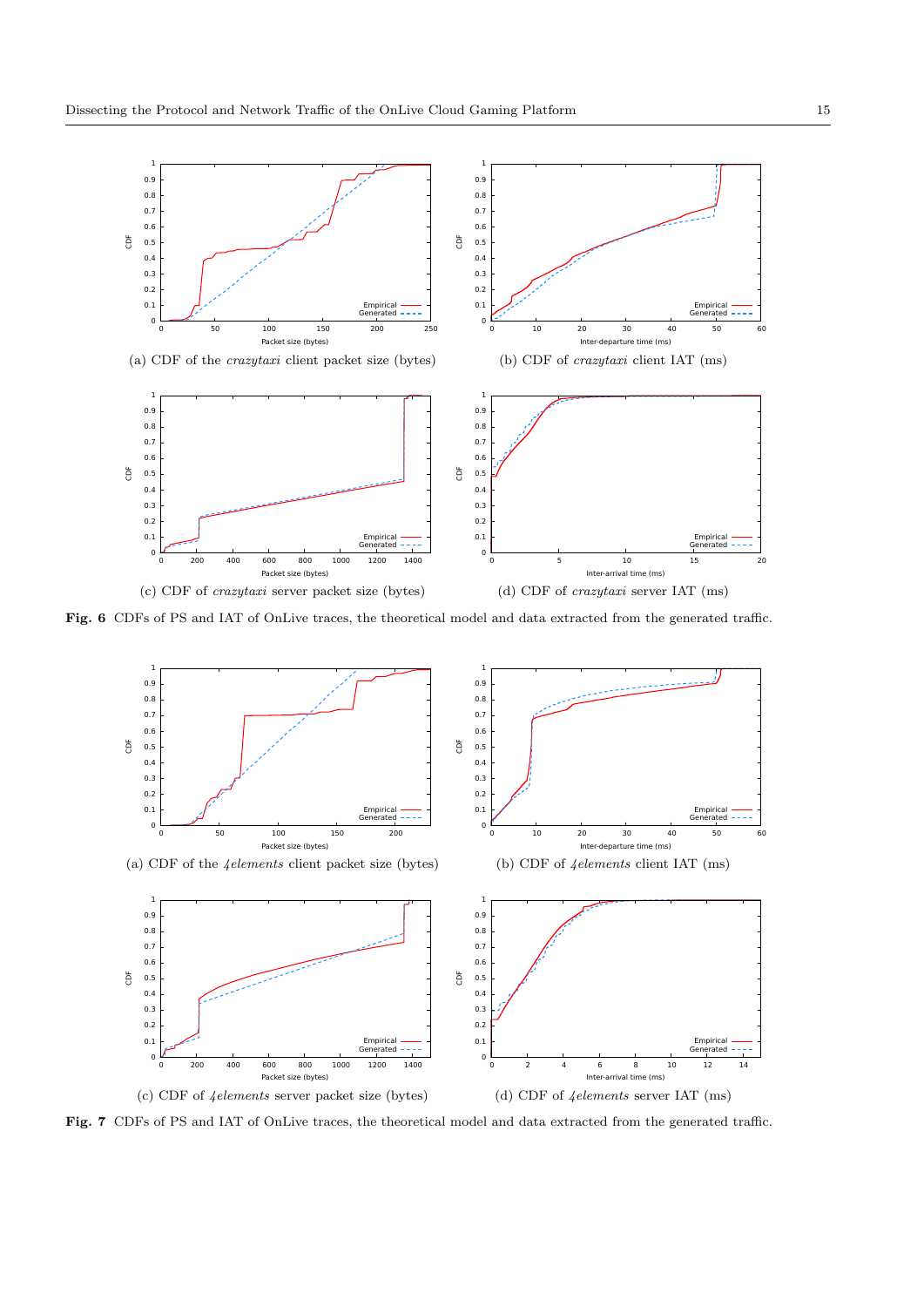Table 7 Goodness of fit for *crazytaxi* traffic models.

| Direction   | Parameter   | Discrepancy | Tail | Tail%   |            | Estimation | ACF        |
|-------------|-------------|-------------|------|---------|------------|------------|------------|
| Downstream  | Packet size | 0.02064     |      | 0.00433 |            |            | 0.09376    |
| Downstream- | IAT         | 0.07081     | 53   | 0.03823 | $-1.72591$ |            | 0.03296    |
| Upstream    | Packet size | 57.53403    | 253  | 3.84907 |            |            | $-0.00630$ |
| Upstream    | IAT         | 0.38168     | 35   | 0.51546 |            |            | 0.01755    |

Table 8 Goodness of fit for  $4$ elements traffic models.

| Direction  | Parameter   | Discrepancy | Tail | Tail%   |            | Estimation | $_{\rm ACF}$ |
|------------|-------------|-------------|------|---------|------------|------------|--------------|
| Downstream | Packet size | 0.12806     |      | 0.00555 |            |            | 0.22845      |
| Downstream | I A T       | 0.05063     | 51   | 0.02868 | $-1.70927$ |            | 0.12358      |
| Upstream   | Packet size | 117.97917   | 43   | 0.29    |            |            | 0.00912      |
| Upstream   | <b>TAT</b>  | 0.08321     | 12   | 0.08129 |            |            | 0.11913      |

Gen to generate one flow of each game for the duration of the whole experiment. For traffic generation in UrBBaN-Gen we use the Distributed Internet Traffic Generator (D-ITG) developed by the University of Naples [1].

In order to use UrBBaN-Gen to generate the traffic of OnLive games, we had to implement the network model of each flow in D-ITG. As some models are simple, their traffic can be generated from the command line interface of D-ITG. Other more complex models require the implementation of application-level models within D-ITG. We generate the traffic on a Linux Ubuntu 12.04 run in a virtual machine hosted by a PC with a i7@2.3GHz CPU and 4GB of RAM. Traffic was generated and captured on the loopback interface. Due to limitations in the traffic generator, each RTP flow was generated as a separate UDP flow.

In Figs. 6 and 7 we present the results of our modelling procedures for *crazytaxi* and *<u>Aelements</u>*, respectively. Both figures are comprised of four graphs. Each depicts one of the four parameters modelled: client-side packet size, client-side IAT, server-side packet size and server-side IAT. Each of the graphs contains two CDFs: one from the OnLive traces, and another from the data extracted from the generated traffic. In this way, we can verify our model by comparing generated traffic and real captured traffic.

As observed, the generated traffic closely resembles the captured traffic for most of the parameters presented. The roughest estimation is observed in the client packet sizes (Figs. 6a and 7a), which have a stepwise function indicating that packet sizes which are sent as player input are limited to a set of values. We believe that using Uniform distribution as an approximation is well suited, as modelling specific packet sizes does not provide any additional information. In addition, slight discrepancies can be observed in the server side IATs (Figs. 6d and 7d), because of the modelling procedures being performed on separate flows which are then

joined as one. The deterministic modelling of the IATs of flows CBR-Audio and Cursor causes "steps" on the CDF of the generated traffic. The best fits are observed in server-side packet sizes of crazytaxi and client side IATs of 4elements (Figs. 6c and 7b). Furthermore, our calculations of the discrepancy measure are confirmed as the models which have lower discrepancy values in Tables 7 and 8 have CDFs of the model and OnLive captured traffic almost coinciding in Figures 6 and 7.

To summarise, while modelling was performed only on a subset of existing flows, the generated traffic proves to be a good representation of the whole empirical traffic. This confirms that flows which have not been modelled form a negligible portion of the traffic. The models are implemented in the D-ITG network traffic generator, which enables not only tests in a simulated environment, but also in real networks. It is established that Video, VBR-Audio and Keys flows are clearly gamedependent. A common model for the two games examined has been provided (i.e., for a specific flow type in each game the same distribution or a combination of distributions is used). Therefore, if more games are modelled, the methodology and distributions presented here can be employed which, in turn, makes the overall modelling task much simpler. For flows common to all games on the OnLive platform, the models provided in this paper can be used as are, whereas for the varying flows provided, the distributions and their combinations can be used, although their parameters may need to be adjusted.

#### 6 Summary and Future work

Cloud gaming, as a new approach to the world of online games, heavily modifies the properties of network traffic by increasing both the requirements of bandwidth used by a factor of 100 or more, as well as of network latency. A comparison of different cloud gaming plat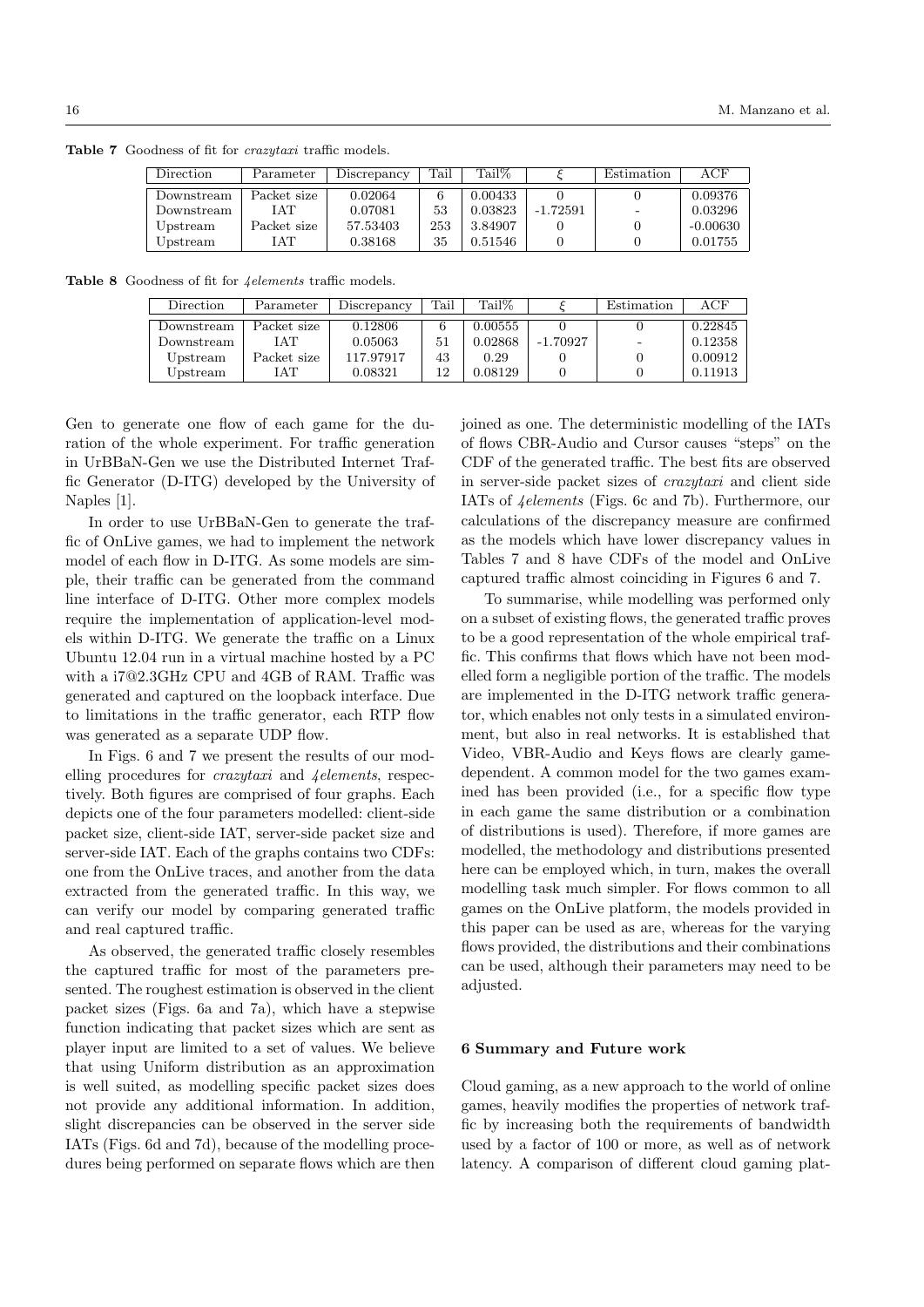forms is needed to identify any general properties of cloud gaming traffic. However, comparing two different cloud gaming platforms first requires the understanding of the employed protocols, and since most protocols used by the cloud gaming providers are proprietary, the only way to understand them is by reverse engineering. In this paper we dissect the protocol of one of the main cloud gaming platforms - OnLive. We have collected and analysed extensive traffic traces from several video games of different genres. It has been observed that an OnLive gaming session is divided into three phases: (a) authentication and global load balancing; (b) the OnLive main menu; and (c) playing a game. We have fully characterised the traffic of the last phase (being the most important one in terms of time players spend in it and of generated traffic load). A detailed analysis is performed on two video games ( $crazytaxi$  and  $\angle$ elements) that have the most dissimilar traffic profiles. We have identified the following RTP flows in the OnLive traffic: Monitor, Control, CBR-Audio, Cursor, VBR-Audio, Video, and Chat in the downstream direction, and Keys, Mouse Control-ACK, and Mic in the upstream direction. The Video flow generates the largest network traffic load. Furthermore, we have proposed a per-flow traffic model of OnLive for the same two video games. Finally, to demonstrate the correctness of our proposal, we have validated the generated traffic comparing it with the aggregated captured one, and we can conclude that our model accurately describes the On-Live traffic.

For future work, we plan to conduct a reverse engineering of the Gaikai protocol which will enable us to compare two different cloud gaming platforms and extract the common characteristics of cloud gaming traffic between the two platforms. Additionally, we plan to investigate different network scenarios (e.g., wired/mobile, bandwidth, delay, jitter, etc.) and how they impact such cloud gaming traffic characteristics.

Acknowledgements This work is partly supported by the projects: TEC 2012-32336, TEC 2010-12250-E and S-2009/TIC-1468; and by the Generalitat de Catalunya through the research support program project SGR-1202 and AGAUR FI-DGR 2012 grant. Also, this work was supported by the research project 036-0362027-1639, by the Ministry of Science, Education, and Sports of the Republic of Croatia, and Ericsson Nikola Tesla, Zagreb, Croatia. The research leading to these results has also received funding from the European Community's Seventh Framework Programme under grant agreement no. 285939 (ACROSS).

# References

1. Avallone, S., Emma, D., Pescapé, A., Ventre, G.: Performance evaluation of an open distributed platform for realistic traffic generation. Perform. Eval. 60(1-4), 359– 392 (2005)

- 2. Borella, M.S.: Source models of network game traffic. Computer Communications 23(4), 403–410 (2000)
- 3. But, J., Armitage, G., Stewart, L.: Outsourcing automated QoS control of home routers for a better online game experience. Communications Magazine 46(12), 64– 70 (2008)
- 4. Cevizci, I., Erol, M., Oktug, S.F.: Analysis of multi-player online game traffic based on self-similarity. In: Proceedings of 5th ACM SIGCOMM workshop on Network and system support for games (2006)
- 5. Chen, K.T., Chang, Y.C., Tseng, P.H., Huang, C.Y., Lei, C.L.: Measuring the latency of cloud gaming systems. In: Proceedings of ACM Multimedia (2011)
- 6. Cheng, L., Bhushan, A., Pajarola, R., Zarki, M.E.: Realtime 3D Graphics Streaming using MPEG-4. In: Proceedings of the IEEE/ACM Workshop on Broadband Wireless Services and Applications (2004)
- 7. Choy, S., Wong, B., Simon, G., Rosenberg, C.: The brewing storm in cloud gaming: A measurement study on cloud to end-user latency. In: Proceedings of the 11th ACM/IEEE Annual Workshop on Network and Systems Support for Games (2012)
- 8. Chun-Ying Huang Cheng-Hsin Hsu, Y.C.C., Chen, K.T.: Gaminganywhere: An open cloud gaming system. In: Proceedings of ACM SIGMM Conference on Multimedia Systems (MMSys'13), pp. – (2013)
- 9. Cisco Systems, Inc.: Cisco Visual Networking Index: Forecast and Methodology, 2011-2016 (White paper) (2012)
- 10. Claypool, M., Claypool, K.T.: Latency and player actions in online games. Communications ACM 49(11), 40–45 (2006)
- 11. Claypool, M., Finkel, D., Grant, A., Solano, M.: Thin to Win? Network Performance Analysis of the OnLive Thin Client Game System. In: Proceedings of the 11th ACM/IEEE Annual Workshop on Network and Systems Support for Games (2012)
- 12. Cricenti, A., Branch, P.: ARMA(1,1) modeling of Quake4 server to client game traffic. In: Proceedings of the 6th ACM SIGCOMM workshop on Network and system support for games, pp. 70–74 (2007)
- 13. Dainotti, A., Pescapé, A., Ventre, G.: A packet-level traffic model of Starcraft. In: Proceedings of the Second International Workshop on Hot Topics in Peer-to-Peer Systems, pp. 33–42 (2005)
- 14. DFC Intelligence: http://www.dfcint.com/wp/?p=277. [Online; accessed 27-March-2013]
- 15. Färber, J.: Network game traffic modelling. In: Proceedings of the 1st workshop on Network and system support for games, pp. 53–57 (2002)
- 16. Feng, W.c., Chang, F., Feng, W.c., Walpole, J.: A traffic characterization of popular on-line games. IEEE/ACM Transactions on Networking  $13(3)$ , 488–500 (2005)
- 17. Goldmann, M., Kreitz, G.: Measurements on the Spotify peer-assisted music-on-demand streaming system. In: Proceedings of IEEE International Conference on Peerto-Peer Computing, pp. 206–211 (2011)
- 18. Hedayat, K. et al.: A Two-Way Active Measurement Protocol (TWAMP) (2008). Updated by RFC 5618
- 19. Humphreys, G., Houston, M., Ng, R., Frank, R., Ahern, S., Kirchner, P.D., Klosowski, J.T.: Chromium: A Stream-Processing Framework for Interactive Rendering on Clusters. ACM Transactions on graphics 21, 693–702 (2002)